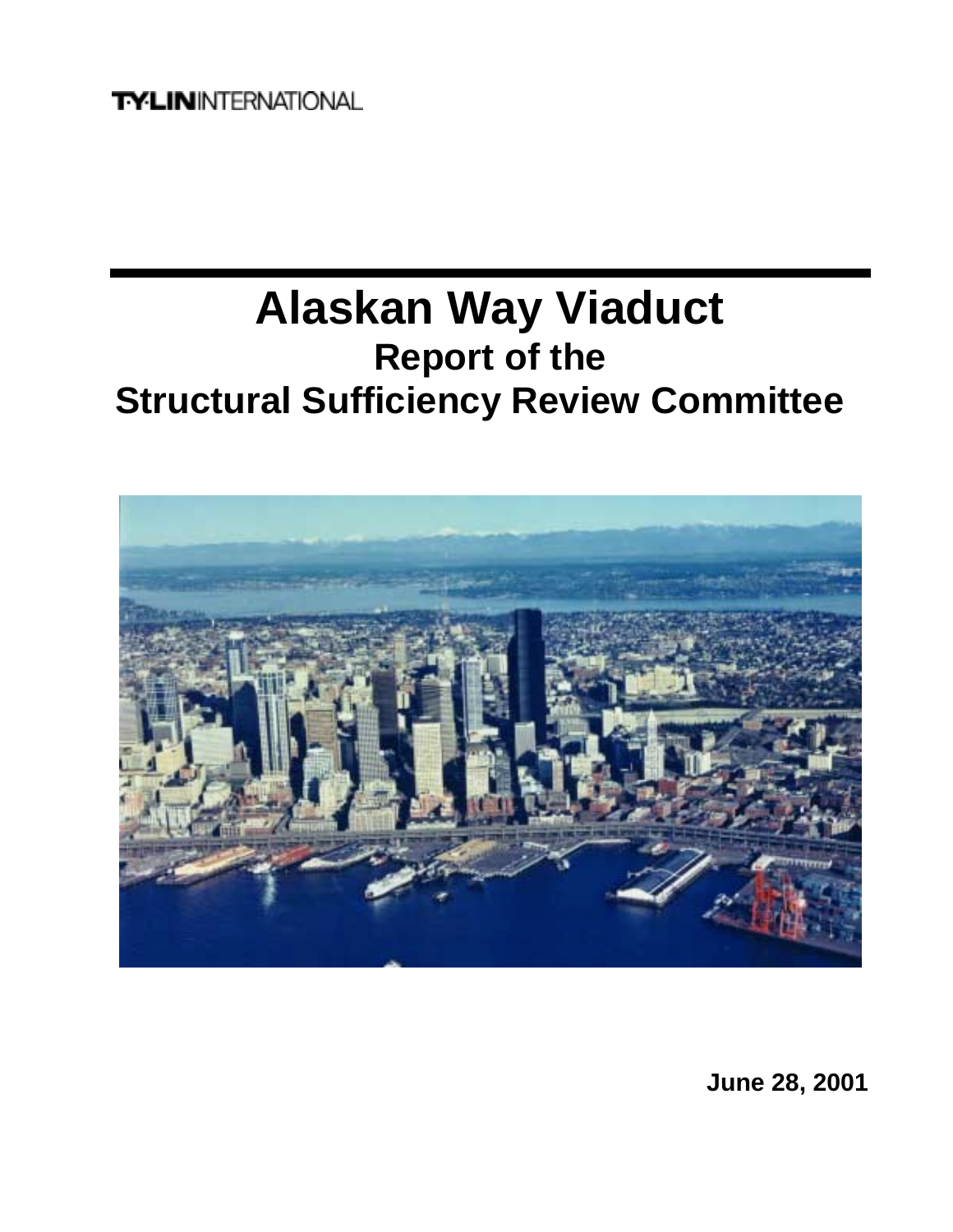## **TABLE OF CONTENTS**

| 1.0  |  |  |
|------|--|--|
| 2.0  |  |  |
| 3.0  |  |  |
| 4.0  |  |  |
| 5.0  |  |  |
| 6.0  |  |  |
| 7.0  |  |  |
| 8.0  |  |  |
| 9.0  |  |  |
| 10.0 |  |  |
| 11.0 |  |  |
|      |  |  |
|      |  |  |
|      |  |  |
|      |  |  |
|      |  |  |
|      |  |  |
|      |  |  |
|      |  |  |
|      |  |  |
|      |  |  |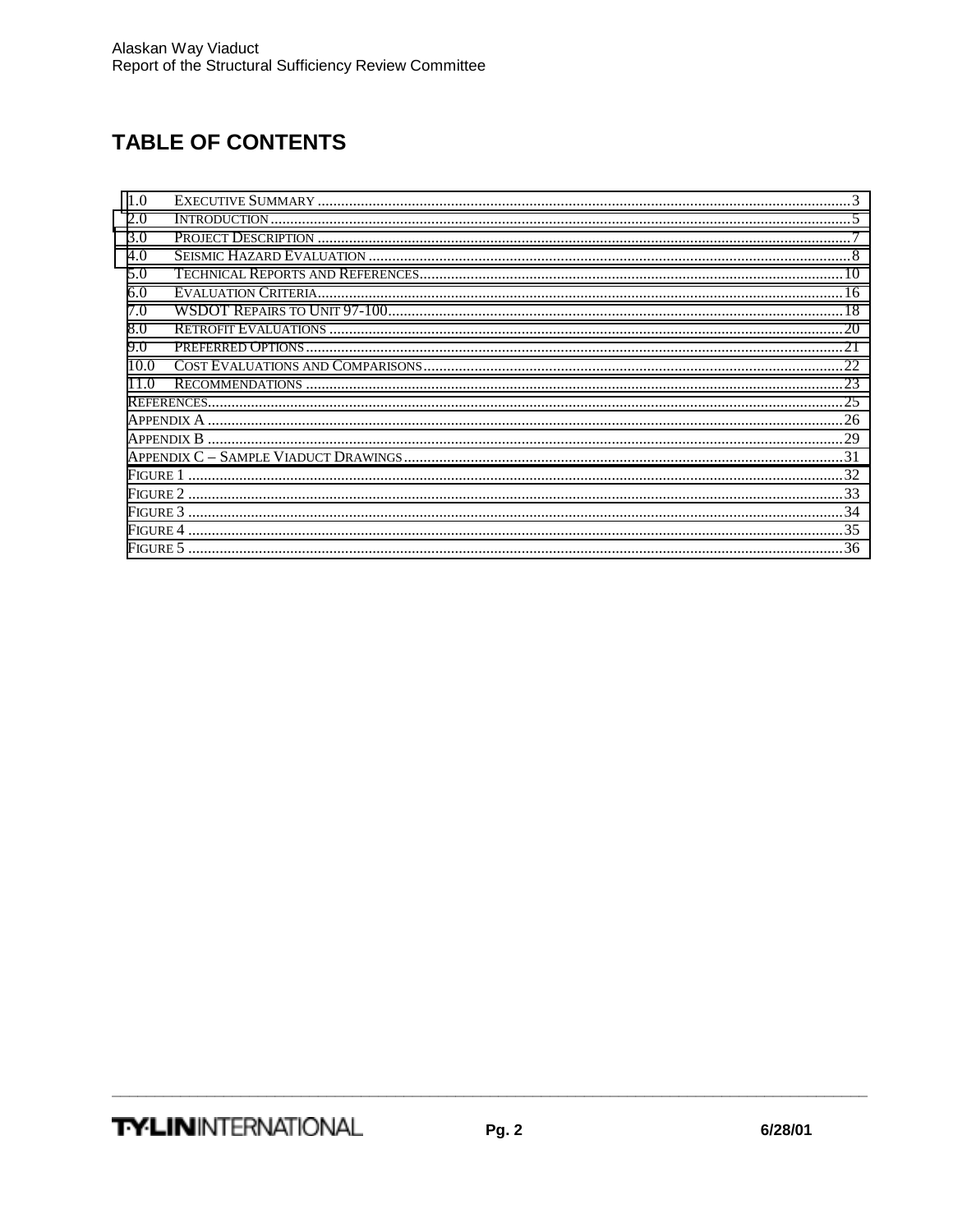# <span id="page-2-0"></span>**1.0 Executive Summary**

The February 28, 2001 Nisqually Earthquake was a wake-up call for engineers and planners throughout Puget Sound. The earthquake hypocenter was deep, and the duration relatively short, sparing the Region from more significant damage than that incurred. However, that damage that did occur now serves as a focal point for improving our transportation infrastructure, and points us toward targets of the greatest priority for seismic safety. One of those targets is the Alaskan Way Viaduct, which experienced moderate shaking, yet incurred significant damage to a structural unit at Washington Street.

After the Nisqually Earthquake, the Washington State Department of Transportation Bridge and Structures Office (WSDOT) formed a Committee of independent engineers to serve as a peer review panel for both the immediate repairs and long-term evaluation of the Viaduct. The Committee title stems from our objective – the Structural Sufficiency Review Committee. The objective was to review the existing data on the Viaduct, and offer our recommendation to WSDOT on the matters of immediate repair of the Viaduct and longer-term recommendations for seismic retrofit or replacement. The Committee's scope has been limited to seismic safety and structural design of the existing Viaduct. The Committee has not addressed general transportation planning or capacity issues related to the Viaduct, nor have we considered what structure or configuration might be most appropriate for a replacement or retrofitted Viaduct.

The Committee has reviewed existing data from prior studies of the Viaduct, recent inspection reports and service load ratings, geotechnical reports, and reconnaissance reports from the Nisqually earthquake. In addition, the Committee has evaluated the general design and condition of the Viaduct using available engineering plans and historical data, with reference to contemporary codes and standards for bridge design. A significant feature of current codes is a linkage between the probability of occurrence of earthquake level and structural design requirements. WSDOT's current standard for earthquake level is based on ground shaking with a 10% chance of exceedance in 50 years.

Our Committee reviewed prior recommendations and the priority listings for retrofit of the Viaduct. We concluded that a piecemeal, item by item approach, is unwise. The retrofit of individual members inevitably changes their stiffness and affects the behavior of the other members. We therefore believe that any structural retrofit solution should be a complete retrofit of the structure (described in item 3 of 6.2.4), which would then permit a valid analysis and evaluation of the retrofitted structure as a whole.

The Committee focused on a comprehensive engineering review within the reach of our scope, which began with setting minimum acceptance standards for structural performance, and included evaluation of relative cost efficiency in achieving these minimum engineering standards. Using the basic seismic design standard of 10% chance of exceedance in 50 years, the three options were defined in both the short and long term context, with the short term being a transition period necessary to reach each objective, and the long term being characterized by the residual earthquake risk of the respective alternative.

This information has served as a basis for our opinion on the following options for the Viaduct: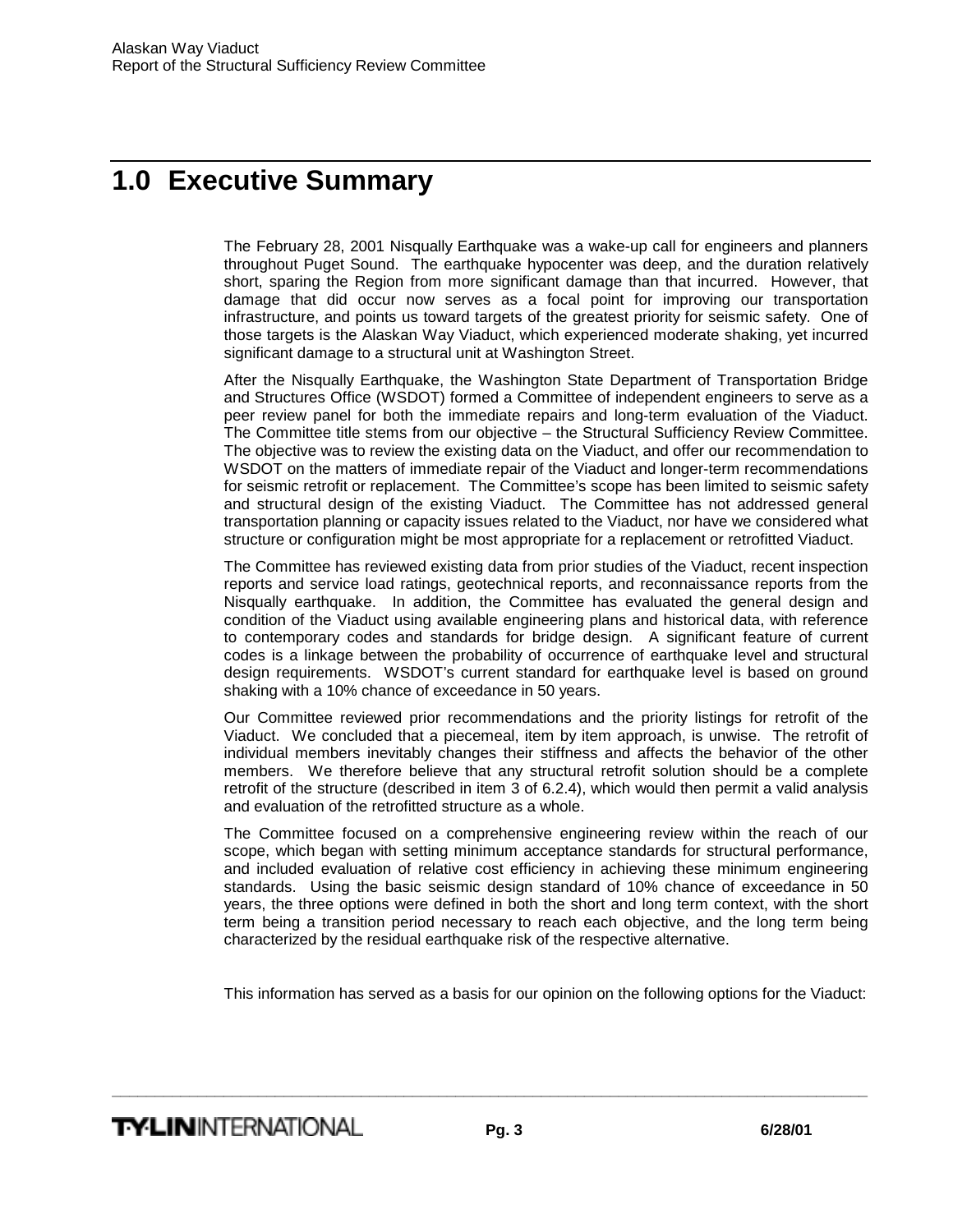## **TABLE 1**

#### **Options and Risks**

| Item | Decision/Option                                                                  | Near Term Risk                                                                                                              | Long Term Risk                                                                                                   |
|------|----------------------------------------------------------------------------------|-----------------------------------------------------------------------------------------------------------------------------|------------------------------------------------------------------------------------------------------------------|
|      | Repair 97/100 only (return<br>to pre-Nisqually EQ<br>condition)                  | lSame as current                                                                                                            | Risk of exceedance = 210 yr<br>event (1 in 5 chance of<br>exceedance in 50 years, even<br>without deterioration) |
| 2    | Replace as soon as<br>financing, planning and<br>engineering can be<br>completed | 10 years to complete<br>(risk $\sim$ 1 in 20 chance of<br>exceedance in 10 years for chance in 50 years)<br>210 year event) | Replaced (standard risk 1 in 10                                                                                  |
| 3    | Full retrofit to current<br>standards                                            | 10 years to complete.<br>(Risk same as item 2)                                                                              | Replace within 50 years.                                                                                         |

**As a result of our review, the Committee recommends that WSDOT proceed to replace the Viaduct, which is option 2 in Table 1.** This recommendation is based on our conclusion that even though a comprehensive seismic retrofit might achieve a level of safety comparable to a new structure, the eventual deterioration of the current structure due to ageing would exact a greater sum of financial resources for maintenance and be less reliable than a new structure built to current seismic design standards. The least cost alternative – Option 1 – does not begin to satisfy the seismic risk criteria for our study, and will leave the risk of collapse due to earthquake at a level more than twice the risk for a new Viaduct.

# **Submitted by the Committee**

John H. Clark, PhD, PE, SE Ben C. Gerwick, PE David Goodyear, PE, SE Paul Grant, PE Robert Mast, PE, SE John Stanton, PhD, PE

**TYLIN**INTERNATIONAL **Pg. 4** 6/28/01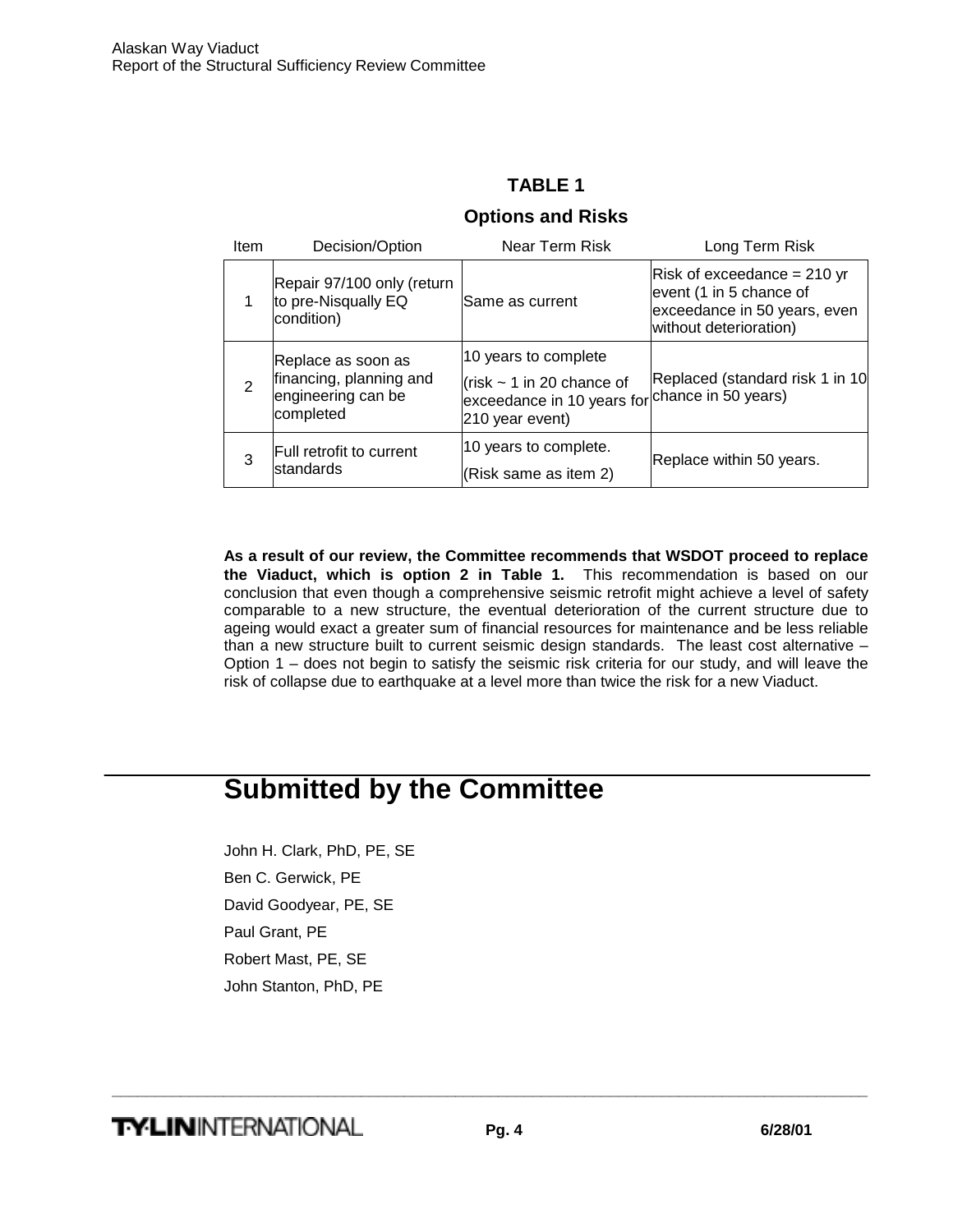# <span id="page-4-0"></span>**2.0 Introduction**

The Alaskan Way Viaduct is a 2.1 mile long double-decked, reinforced concrete Viaduct carrying State Route 99 along the shoreline of Elliott Bay past downtown Seattle. It is a vital part of Seattle's highway system, carrying approximately 100,000 vehicles per day. The Viaduct was constructed in two major phases. The first was designed by the Seattle Engineering Department, and built in 1952. The second section, to the south, was designed by the Washington State Department of Transportation (WSDOT), and built in 1956. The design details for the two sections differ, however neither section meets modern standards for earthquake resistant design. In addition, limited segments along the Viaduct are exposed to risks related to the Seattle seawall structure, which in the event of major soil liquefaction in an earthquake, may allow lateral spreading of the soil that provides support to the pile foundations on the Viaduct. This seawall structure is an additional vulnerability that must be addressed when assessing the Viaduct.



On February 28, 2001 the Nisqually earthquake struck the Puget Sound region of Washington State. The epicenter of this magnitude  $M_w=6.8$  earthquake was located in the Nisqually Delta about 12 miles northeast of Olympia, WA and about 35 miles south of Seattle, WA.

After the February 28 earthquake, the WSDOT Bridge office conducted a drive-through inspection of the structure to assess major structural condition. The most notable damage was to a curved bridge unit adjacent to Washington Street, comprised of bents 97 – 100.



Damage at Bent 100

Immediately after the earthquake, the WSDOT Bridge office addressed the structural safety issues of the Viaduct, first dealing with the immediate issue of structural damage, and then

**TYLIN**INTERNATIONAL **Pg. 5** 6/28/01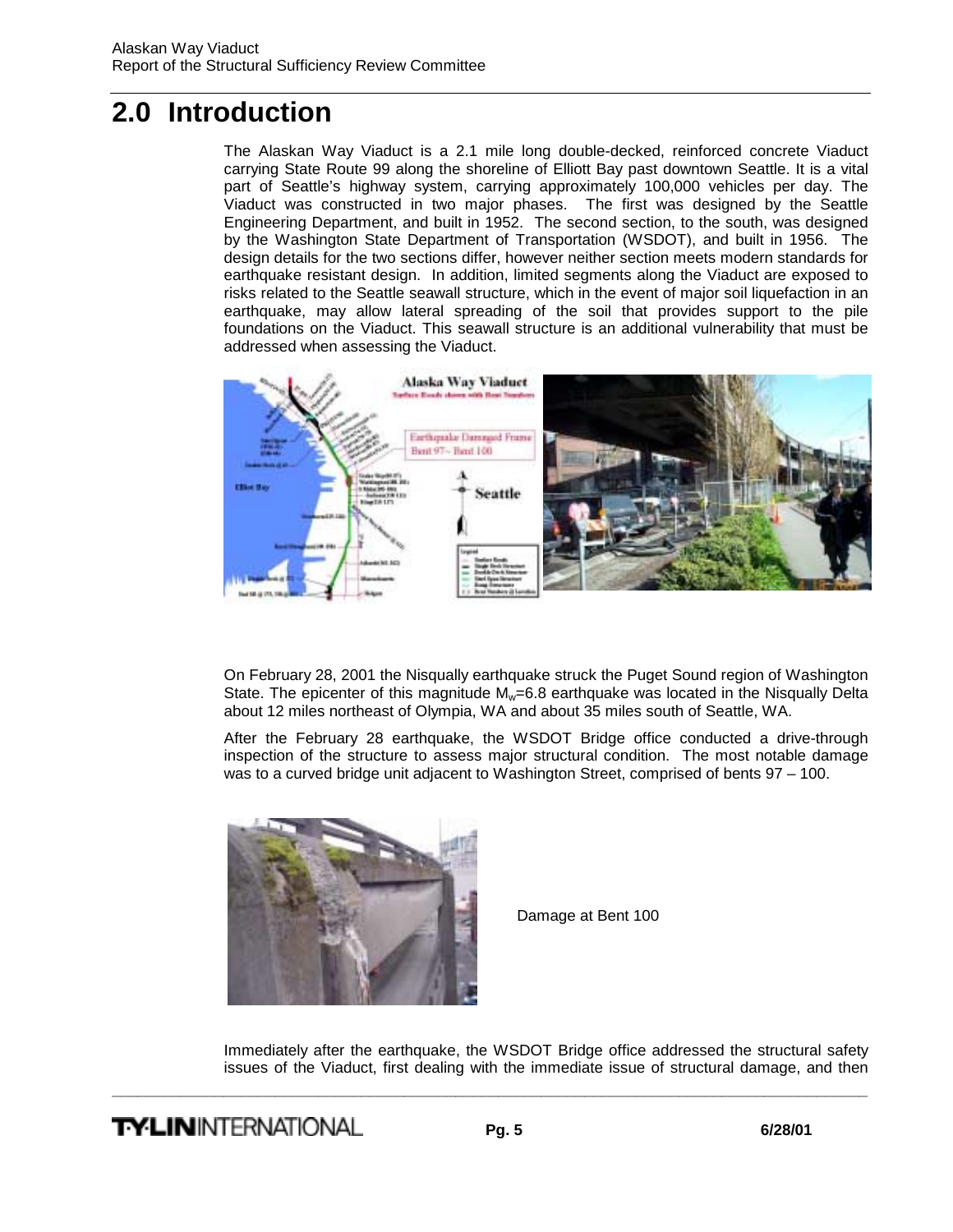addressing a longer-term solution to the seismic risk issues surrounding Viaduct operations. As part of the latter effort, the Washington State Department of Transportation Bridge and Structures Office formed an ad hoc Committee to review the structural sufficiency and seismic safety of the Viaduct, and to present recommendations regarding the following issues:

- 1. Short-term operation of the Viaduct
- 2. Vulnerability of the Viaduct in future earthquakes
- 3. Viability of overall seismic retrofit as a strategy for the Viaduct vs. Viaduct replacement

The Alaskan Way Viaduct Structural Sufficiency Review Committee (SSRC) first convened on May 10, 2001. The Committee's review of seismic safety is based on the standard of life safety for those using the mainline portion of the Viaduct. The Committee did not explore these issues for the ancillary structures or connecting ramps. This life safety approach is in contrast to one that deals with repairable damage to facilitate a rapid return to operation after an earthquake. The latter is a more demanding standard for structural design, and one that would more reasonably apply to the design of a new structure rather than to the retrofit of an old facility like the Viaduct. In order to maintain a direct comparison between options, all reference within this report is to the life safety standard, rather than to a repairable damage/operations standard.

In what follows, the 3 issues noted above are reduced down to 2. This reduction is a recognition that the Viaduct will need to be replaced in due course, if only for age and general deterioration. The operative questions then become when the Viaduct should be replaced, and whether or not an interim seismic retrofit is warranted before the time for replacement in order to address earthquake risks.

## **2.1 Standard for Evaluation of Risk**

The Committee set the measure of seismic risk and reliability for the Viaduct according to generally accepted levels of risk for similar structures. The current standard in Washington for new bridge design is to prevent collapse of a structure for a seismic event having 10% chance of being exceeded in 50 years. This event is also defined by a Return Period or Mean Recurrence Interval (MRI), which is the reciprocal of the annual probability of the event. The return period for the current design event is nominally 500 years (by calculation, 475 years). Over a 75-year lifetime, this event relates to a 15% chance of having a seismic event that would exceed the design requirements for the structure. The Committee used the 10% exceedance in 50 years as a standard of acceptable risk. Since the cumulative probability increases with time, the reasonable time to accomplish either retrofit or replacement strategies was determined using this risk criterion.

The Committee sought to characterize both the existing structure and the seismic hazards in order to develop recommendations for this report. Given the limited time for this report, the Committee did not undertake the degree of engineering studies needed to produce independent data for these characterizations, opting instead for the use of existing data and outside sources for input to our reviews. In order to evaluate the vulnerability of the Viaduct and address the issues posed to the Committee, we developed the following engineering baseline from current data and our analysis of seismic hazard at the site:

- 1. The recent Nisqually earthquake event represents an earthquake with return period of 150 years for the Alaskan Way site.
- 2. The evaluations of the existing Viaduct, coupled with assessments of damage after the Nisqually event, place the threshold earthquake event for collapse of major portions of the Viaduct at a return period of 210 years. This return period was derived from a non-linear ultimate displacement (pushover) analysis performed on Unit 97-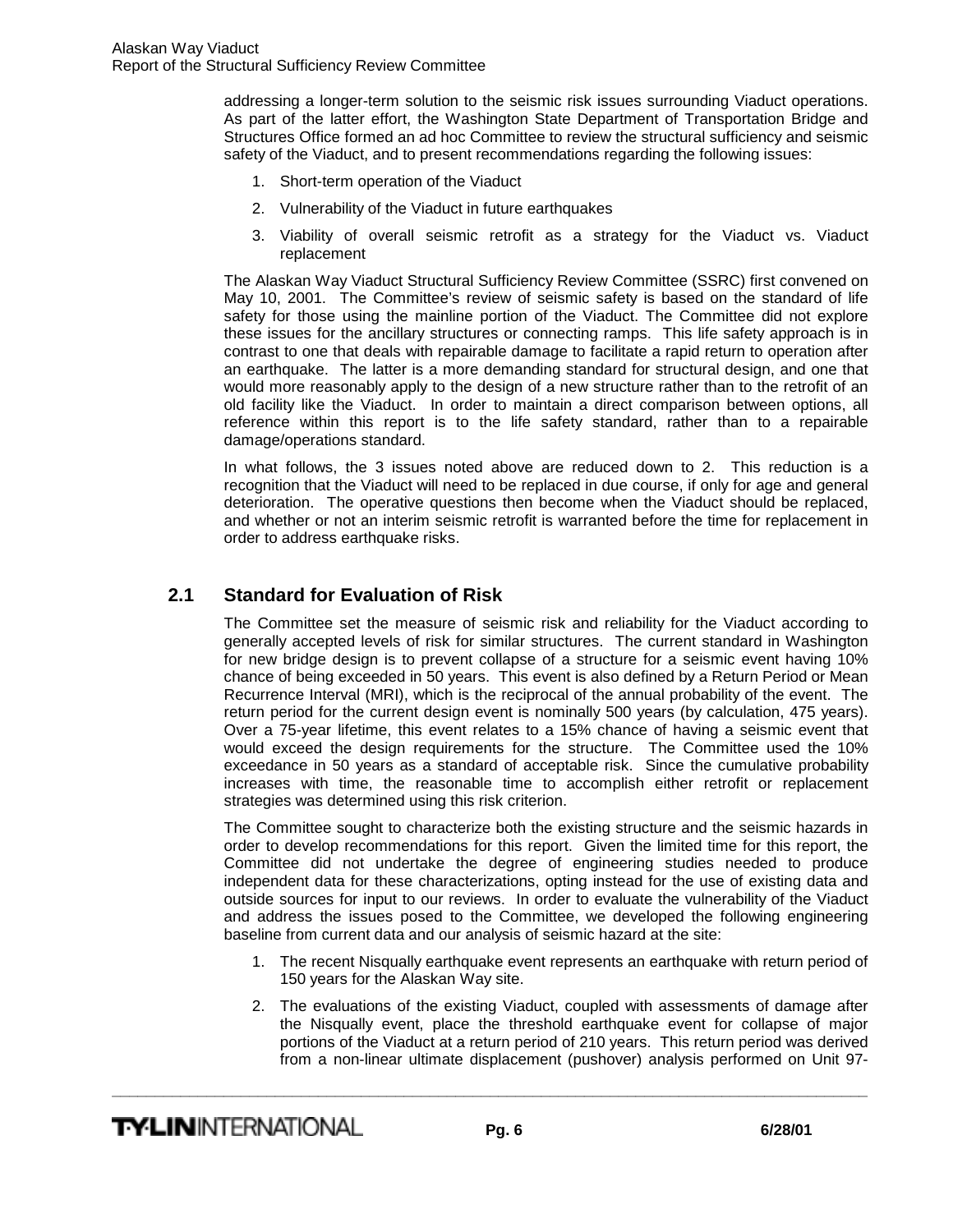100 that indicated a threshold spectral acceleration of .26g at the computed period of 1.5 seconds would reach the structural limit for the typical Viaduct frame.

<span id="page-6-0"></span>3. The evaluations of the existing soil conditions and performance of the adjacent Seattle sea-wall structure in the Nisqually event suggest that widespread liquefaction sufficient to endanger the stability of the seawall and Viaduct would have a return period of about 350 years.

### **2.2 Other Studies**

The Viaduct has been the subject of numerous studies. Immediately after the 1989 Loma Prieta earthquake in California caused the collapse of the Cypress Viaduct structure, WSDOT initiated studies of the Alaskan Way Viaduct out of a concern that a similar fate may be in store should a major earthquake affect Seattle. WSDOT began structural reviews in 1990, and carried out additional studies through 1996, including a comprehensive seismic risk assessment conducted for WSDOT in 1995/6 by the University of Washington (Refs 1, 2, and 3), and a later study by WSDOT on the Seattle seawall (Ref 4). The Committee also met with the authors of these studies in order to obtain their opinions on how their studies might relate to the Committee's work.

There are currently several parallel studies being conducted on the Alaskan Way Viaduct. The Washington State Office of Urban Mobility (OUM) implemented a Commission directive to study the Viaduct prior to the February earthquake. That study was intended to review global transportation and planning issues pertaining to the Viaduct operation, retrofit, replacement or removal. OUM has recently expanded their program to a full NEPA Environmental Impact Study (EIS) in order to more fully assess the alternatives related to the Viaduct, and to be prepared to act on any preferred alternative that emerges from the EIS.

# **3.0 Project Description**

The Alaskan Way Viaduct runs from Holgate Street on the south to Mercer Street on the north, a length of approximately 2.1 miles. The majority of the Viaduct is a two level structure; with the upper northbound level serving up to 4 lanes of traffic, and the lower southbound level serving 3 lanes of traffic. This report addresses only that two level portion of the viaduct. Numerous ramp structures intersect the Viaduct, but they also are not within the scope of this report.

The northern portion of the Viaduct was designed by the Seattle Engineering Department, and completed in 1952. The southern portion of the Viaduct was designed by WSDOT, and completed in 1956. While the internal details of the two sections differ, they are both comprised mainly of 3 span monolithic reinforced concrete units. Split piers in between units accommodate thermal expansion. The typical details for the mainline units are shown in Appendix C.

Design and construction practices of the day (c. 1950) did not include special reinforcing details for earthquake resistance. The provision for earthquake loads was similar to the static lateral analysis then provided for wind loads. The level of lateral load used for earthquake design of the WSDOT section is reported to have been 10% of the gravity dead loads. While less than required today, this level of lateral load was nevertheless larger than the corresponding load used on other structures of the time, including the Cypress Viaduct in California (see below). Perhaps the greatest practical difference between contemporary design practice and that of the 1950's is in the reinforcing details for development of reinforcing bars and the lateral confinement steel installed to prevent the brittle concrete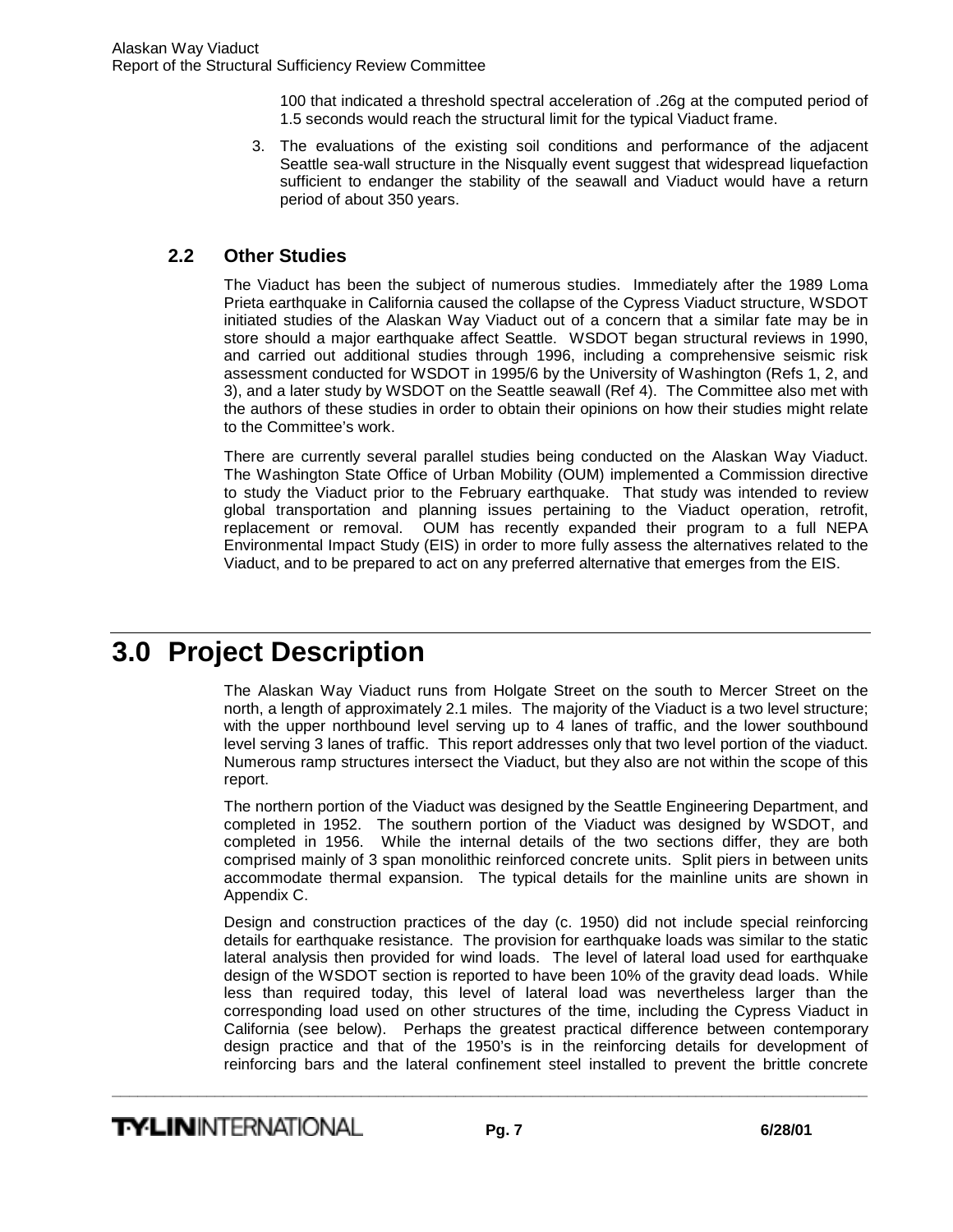<span id="page-7-0"></span>matrix from bursting under the extreme strains of earthquake loading. Since reinforced concrete is a composite of brittle concrete and ductile steel reinforcing, survival of the concrete sections depends upon the ability of the concrete to "hold" the reinforcing within the matrix. Thus, once lateral confinement of the concrete is lost, reinforcing bars pull out of the matrix, and strength is lost.

## **3.1 Comparison of Alaskan Way Viaduct with California's Cypress Viaduct**

The 1995/96 University of Washington studies were conducted to investigate the seismic vulnerability of the Alaskan Way mainline structures. This effort was prompted by the catastrophic collapse of the Cypress Viaduct in Oakland, California during the 1989 Loma Prieta Earthquake, a magnitude 7.1 event in the San Francisco Bay area. The Cypress Viaduct was a double-deck structure that was constructed between 1953 and 1957, the same general time frame as Alaskan Way. The portion that collapsed in the earthquake was supported on piles in an area of coastal fill, placed over natural bay mud. However, this is where the similarity between Alaskan Way and Cypress Viaducts ends.

The Alaskan Way Viaduct has two basic reinforced concrete framing systems. In the northern mainline, the three span units consist of monolithic transverse frames, and haunched interior beams that carry the roadways to the frames. The outside fascia girders are lightly reinforced, and do not have major duty in the gravity system. The southern mainline also has three span units, but the roadway loads are carried transversely to the outside fascia girders, and from there back to the monolithic transverse frames. Therefore, the outside fascia girders are the main longitudinal element for the southern section. Reinforcing details differ between the two sections, as do foundations. However the common element of the two basic designs is that there is monolithic reinforced concrete construction, with thermal expansion and contraction accommodated through split piers at the end of each 3 span unit. As a result, there are no sliding joints or hinges within the typical mainline structure.

In contrast, the Cypress Viaduct combined both reinforced concrete and prestressed concrete construction. While the transverse frames were generally monolithic in appearance, they included concrete hinges and shear keys to allow for shortening of the prestressed sections, and in some cases, to provide for future expansion of the Viaduct using details that would ease the construction process for expansion. These hinges, by design, have little or no flexural capacity, and only that shear capacity afforded by the plain concrete section. In addition, the box girder roadway included transverse expansion joints on beam seats within the roadway box girder spans, allowing for thermal expansion and contraction of sliding joints along the length of the Viaduct. Once such joints move off of their seat, the roadway girders loose vertical support.

The effect of these major differences in structural systems is that the Alaskan Way Viaduct is spared from two major weaknesses that afflicted the Cypress Viaduct – frame hinges and internal roadway girder expansion joints. Both of these details in the Cypress Viaduct contributed to the catastrophic nature of its collapse in the 1989 earthquake. It is also worth noting that while Cypress Viaduct was founded on pile foundations, there was no evidence reported that foundation failure, per se, contributed to the collapse of the Viaduct. Foundation soil conditions did, however, have an influence on the motions experienced by the superstructure, as they will at the Alaskan Way site.

# **4.0 Seismic Hazard Evaluation**

**TYLIN**INTERNATIONAL **Pg. 8** 6/28/01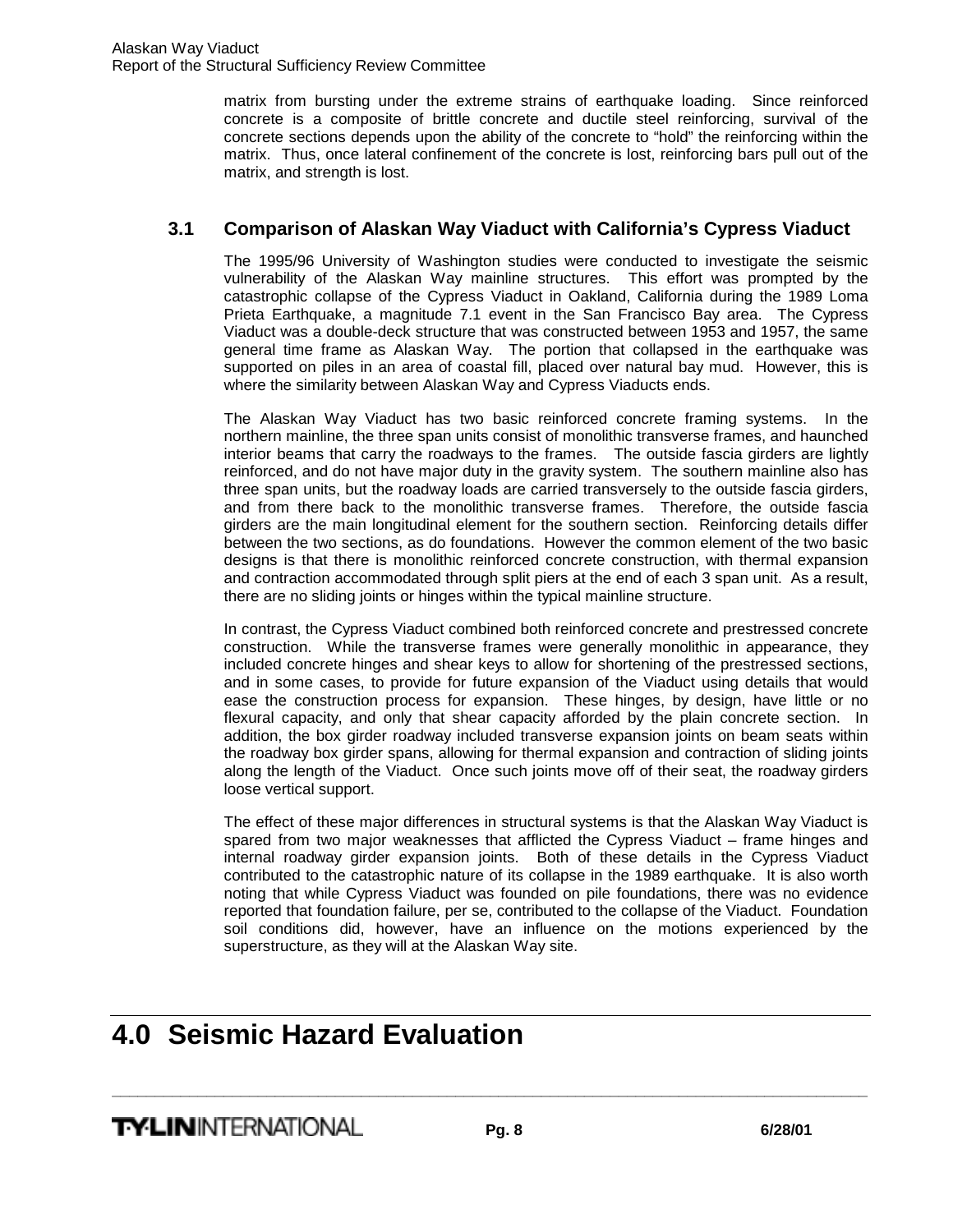Geotechnical earthquake engineering studies were conducted by the Committee to develop a hazard curve for the Viaduct, relating peak ground acceleration (PGA – g) to an earthquake recurrence interval. This data was then used to evaluate the relative risk of different structural options to repair the Viaduct. The repair options can be evaluated relative to earthquake probabilities that are commonly used in the design of new bridges. Thus, by selecting an acceptance criteria that is commensurate with the design philosophy of new structures, the repair options may be developed to meet the ground motions from the hazard curve that match the earthquake recurrence intervals for the applicable design events.

The ground motion hazard curve for the Viaduct site was developed using the results of regional probabilistic hazard analyses conducted by the United States Geological Survey (USGS). Specifically, equal hazard response spectra corresponding to ground surface motions for hypothetical "rock" sites were used to define input motions for subsequent use in a site specific ground response analysis of bents 97-100 of the Viaduct. The USGS uniform hazard spectra were developed for motions having recurrence intervals of 100 years, 200 years, 300 years, 500 years, 1000 years and 2500 years.

For each of the above recurrence intervals, earthquake time histories were developed to approximately match the uniform hazard spectra. Time histories were developed by modifying the north-south and east-west components of the magnitude 7.1, April 29, 1949 Puget Sound Earthquake as recorded at Olympia, Washington. The subsurface soil conditions in the vicinity of Bents 97-100 were then characterized in the analytical model as consisting of 60 feet of loose fill and Estuarine deposits overlying very dense, glacially consolidated sediments. The computer program SHAKE was then used to compute the onedimensional response of the soils underlying the Viaduct alignment for each of two time histories at each recurrence interval.

Typical results of the site-specific ground response analysis are presented in Figure 1, which shows the response spectra at the ground surface corresponding to an event with a 200 year recurrence interval. The two spectra represent the two time histories generated for this recurrence interval.

The hazard curve for ground motion presented in Figure 2 was developed from the results of the site specific ground response studies. The hazard curve contains approximations of the hazard data for peak ground accelerations at the ground surface. Two additional hazard curves are shown for spectral accelerations (structural response curves) corresponding to structural periods of 1.5 and 2.0 seconds.

## **4.1 Nisqually Earthquake**

The February 28, 2001, Nisqually Earthquake was widely recorded throughout the Puget Sound region. Fortunately, there were three recording stations within about 1000 feet of the Viaduct. The locations of these stations, along with the peak ground accelerations recorded at each station, are shown on Figure 3. The response spectra for these sites are shown on Figure 4, along with a standard AASHTO spectrum. As indicated on Figure 3, the three stations show an average EW recorded peak ground acceleration of about 0.19g. As reflected on the hazard curve in Figure 2, the 0.19g ground acceleration at the site would have a recurrence interval of about 150 years.

## **4.2 Liquefaction**

Prior studies conducted by WSDOT (WSDOT, 1995-6) indicated that the Viaduct alignment is underlain by loose fill soils with a median Standard Penetration Test (SPT) blow count of about 10. Cohesionless soils with this magnitude of SPT resistance typically have a high susceptibility to liquefaction. The researchers who completed the WSDOT study concluded that widespread liquefaction would occur along the Viaduct for a peak ground acceleration of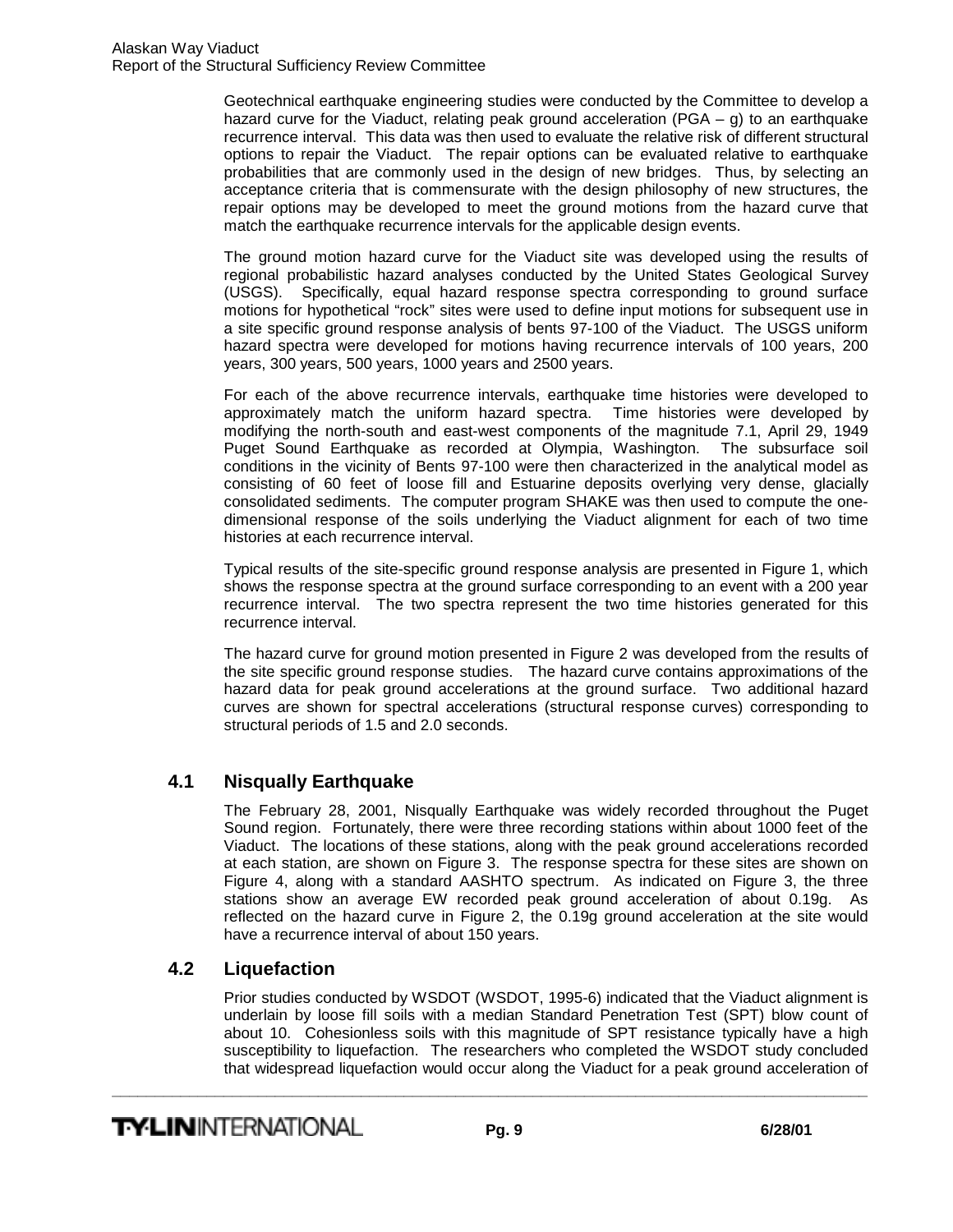<span id="page-9-0"></span>0.16g. The researchers also indicated that widespread liquefaction would also likely result in failure of the Alaskan Way Seawall, and massive lateral spreading of the adjacent soil. Such conditions would likely result in substantial ground displacements at the Viaduct (i.e. displacements in excess of 1 foot) that could result in the collapse of adjacent sections of the Viaduct.

Numerous liquefaction features were observed following the Nisqually Earthquake. These features typically included sand boils (small volcano-like features), ground settlement, and the intrusion of sand and water into basements. Most of these features were observed in the South of Downtown district and the Harbor Island area of Seattle. However, none of these surface manifestations was observed beneath the Viaduct. Furthermore, there was no indication of distress or failure of the Alaskan Way Seawall following the Nisqually Earthquake.

Thus, while conventional methods of computing the occurrence of liquefaction indicate that the soils along the Viaduct should have liquefied during the Nisqually event (0.19g PGA), the actual performance of the soils in this area did not experience major liquefaction. Accordingly, for the purpose of developing recommendations for the repair of the Viaduct, we suggest using a threshold acceleration of approximately 0.25g to represent the level of earthquake ground shaking that might be required to trigger a failure of the Alaskan Way Seawall and associated massive lateral spreading that could jeopardize the integrity of the Viaduct. As indicated on the hazard curve presented in Figure 2, the 0.25g acceleration would have a recurrence interval of about 350 years. This level of ground shaking would have a 10% probability of occurrence in a time span of about 35 years.

# **5.0 Technical Reports and References**

The Committee collected available data and technical resources in order to understand both the original design and current condition of the Viaduct structure. The scope of review encompassed the available design plans, recent repair plans, archived construction documentation, and a series of engineering reports on the Viaduct structure and foundation conditions. The major items are listed below, with annotations reflecting their application for this report.

## **5.1 Plans – (described "as-built")**

Contract 3738 Station 34+02.00 to 56+53.97 (North abutment to Bent 53)

Contract 3952 Station 56+53.97 to 97+49.50 (Bent 53 to 115)

Contract 4104 Station 97+49.50 to 101+55.50 (Bent 115 to 121)

Contract 5081 Station 101+55.50 to 111+13.50 (Bent 121 to 136)

Contract 5262 Station 111+13.50 to 141+04.66 (Bent 136 to South abutment)

Contract 0706 Repair to Fire Damage Bents 105-108

**Earthquake Repair, Phase I** - These plans document the emergency repairs undertaken in March and April 2001 immediately following the earthquake. This work has been completed.

**Earthquake Repair, Phase 2** – These plans are for the completion of repairs to Bents 97- 100. This work has not yet been completed.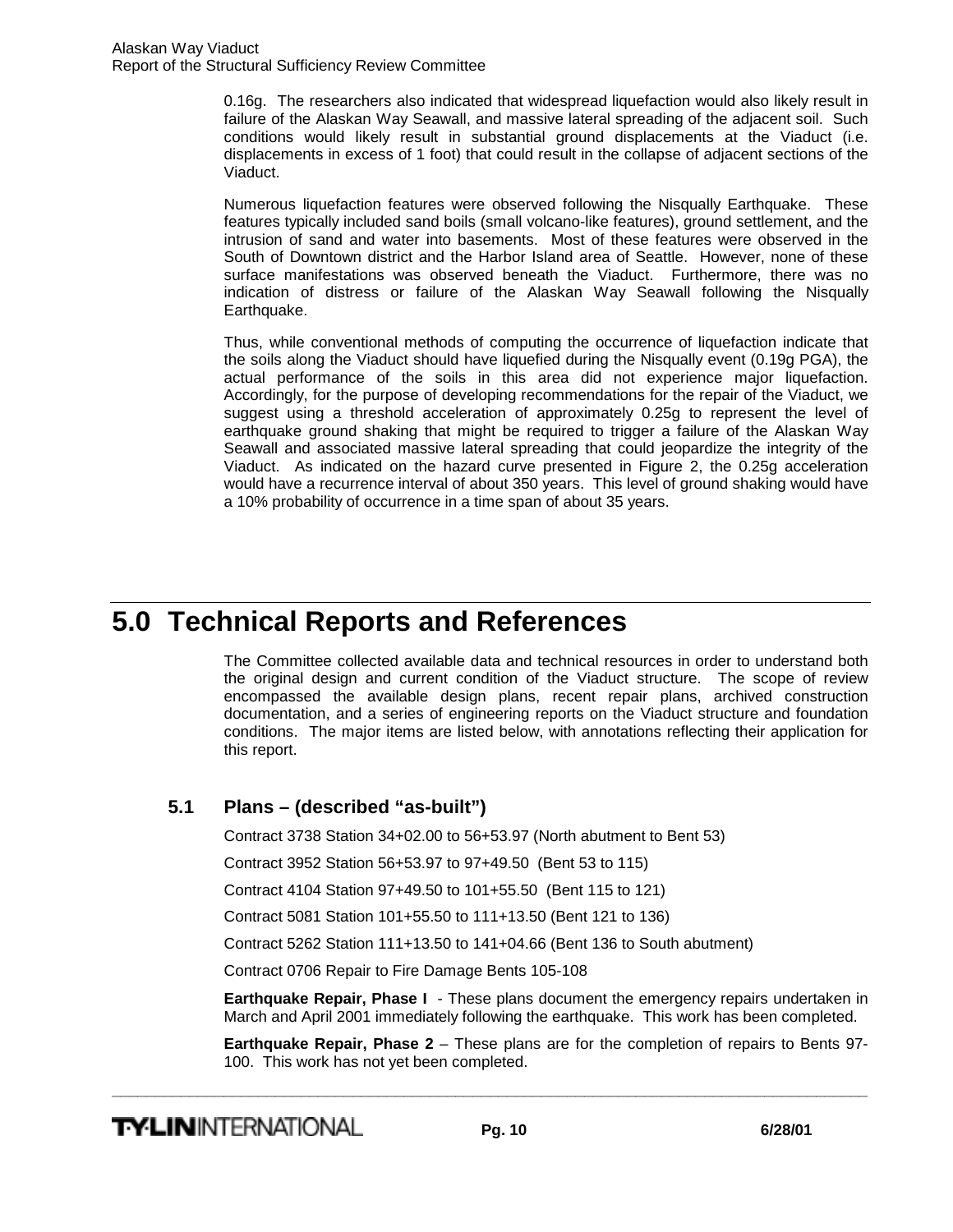## **5.2 University of Washington Seismic Vulnerability Studies**

**Geotechnical Engineering Aspects, July 1995 (Ref 1)** – This report summarized available and collected information on the subsurface conditions and foundation types along the Viaduct, provided a probabilistic seismic hazard analysis and an estimate of site specific ground motion parameters for the design level earthquake, investigated liquefaction potential of the soils along the site, and estimated foundation stiffness parameters for one typical foundation.

The report concluded that the viaduct may be susceptible to earthquake induced vertical settlements from a bearing capacity failure of the timber piles in the WSDOT section that were driven into the underlying glacial till. The report also concluded that the viaduct would be subject to ground displacements of 3 to 4 feet during the design earthquake (10% chance in 50 years) and that these displacements would be substantially greater with a failure of the Alaskan Way Seawall. Finally the report concluded that liquefaction would be widespread resulting from earthquake ground motions having a 50% probability of occurrence in 50 years (i.e. recurrence interval of about 70 years). Actual performance of the Viaduct during the Nisqually event indicates that potential catastrophic performance of the viaduct as related to liquefaction has a higher threshold than that suggested in the WSDOT report (Ref 4).

**WSDOT Typical Unit, June1995 (Ref 2)** – This report analyzes one "typical" 184' long unit of the southern section. The analyzed frame is a straight, symmetrical, three-span (56.83,70.33,56.83 ft) double deck unit. This unit represents the most common construction type. The frame was analyzed for both fixed base and pinned base conditions but foundation flexibility was not included. Structure natural periods were found to be 0.8 and 0.9 seconds in the transverse and longitudinal directions respectively for the fixed base condition and 1.6 and 2.0 seconds for the pinned base condition. (Analysis of Bents 97-100 by TY Lin International indicates that inclusion of foundation flexibility increases the fundamental period of the rigid base condition to approximately 1.5 seconds.)

Both linear response spectrum analyses and non-linear ultimate displacement (pushover) analyses were conducted. Seismic vulnerability was characterized in accordance with ATC 6- 2 capacity/demand ratios. The non-linear ultimate displacement analysis was also examined by methods advocated by Professor M.J.N. Priestley, UCSD.

The analysis considered only the design level earthquake (500 year return period). Site specific ground motions were used as well as typical code level spectra.

Several structural deficiencies were noted including column splices at the top of the footings, footing shear, column/girder joint shear, and development of reinforcing steel.

The study did not investigate irregular units such as those with out-rigger columns or transitions in width. The irregular units can be expected to exhibit torsional response in addition to the transverse and longitudinal response. It can be expected that such units would show similar or worse deficiencies than the regular units investigated.

**SED Typical Unit, July 1995 (Ref 3)** – This report analyzed a similar unit to that described above for the northern section of the Viaduct. Analyses, methods, results and limitations were similar to those described above for the WSDOT Typical Unit.

**Summary Report July 1995** – This report summarizes the two structural vulnerability reports described above.

## **5.3 Data furnished by WSDOT Bridge Preservation Office on CD May 10:**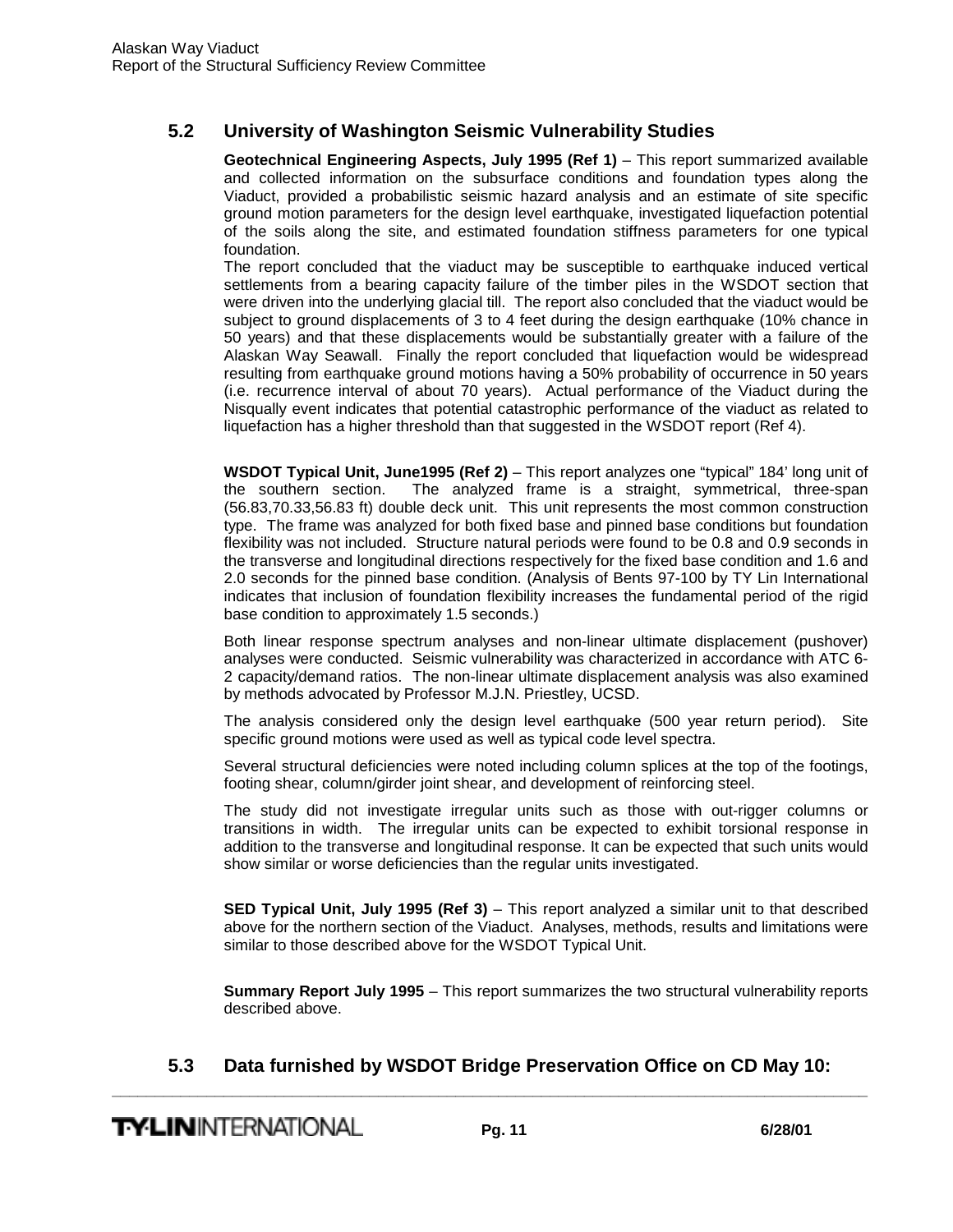No comments are offered on this material.

**February 28 and March 2, 2001 RABIT Inspection**. This is the initial post earthquake inspection documentation, followed up by four photographs of Pier 100 on March 2, 2001.

**March 20-22, 2001 Cursory Inspection**. This inspection was the response to the initial RABIT inspection and site visits by Bridge Preservation Office personnel.

**March 28, 2001 Expansion Joint Inspection**. This inspection was performed in response to a deck joint angle iron that fell to the street below the Viaduct. Loose expansion joints were found at 27 expansion bents with loose pieces from 1' to 12' long.

**March 31, 2001 Inspection** (there are only photos for documentation). This inspection was conducted as part of a maintenance operation to remove loose concrete on the bridge. As part of this operation, additional distress at Piers 97, 98 and 100 were discovered, initiating the emergency repair work and further inspections that followed.

**April 2, 2001 Inspection** (there are only photos for documentation). This inspection was conducted from Pier 97 through Pier 103 in response to the findings on March 31, 2001. During this inspection, crack monitors were installed at various locations on the bridge between Piers 97 and 100. Selected photos from this inspection are tabulated in the April 14- 29, 2001 inspection. The remaining photos are tabulated with the crack monitoring information.

**April 5, 2001 Post Tensioning and Shoring Photographs**.

**April 13, 2001 Pier 97 Post Tensioning Photographs**.

**April 14-29, 2001 Inspection**. This inspection was initiated to provide comprehensive data regarding the condition of the columns from Piers 53 through 183, in response to the inspection findings of March 31 and April 2, 2001.

**Monitoring of Structure in Vicinity of Pier 100**. This monitoring, which is on going, has two components. The first component consists of inspecting crack gages installed across selected cracks in the bridge columns, edge beams, and floor beams at regular intervals. The second component consists of surveys of established reference points on the columns at regular intervals. In both cases, structural movements between monitoring intervals can be found and tracked. From April 3 through May 10, 2001, there was no recorded movement of the structure, based on 7 observations of the crack gages and 4 observations of the survey reference points.

**Tabulation of Bridge Construction Contracts and Station Points.** This is a tabulation of the station of each bent and cross street and the contract under which it was built.

**Biennial Bridge Inspection Reports.** All the inspection reports on file (1956-2001) are provided, although associated photographs are not included.

**Pile Driving Records**. Records for piles in the vicinity of Pier 100 and from test pile driving records for Piers 136 through 157 were included.

**Special Provisions**. Contract 3935 and Contract 5262 were reviewed. Contracts 3738, 4104, and 5081 were not included.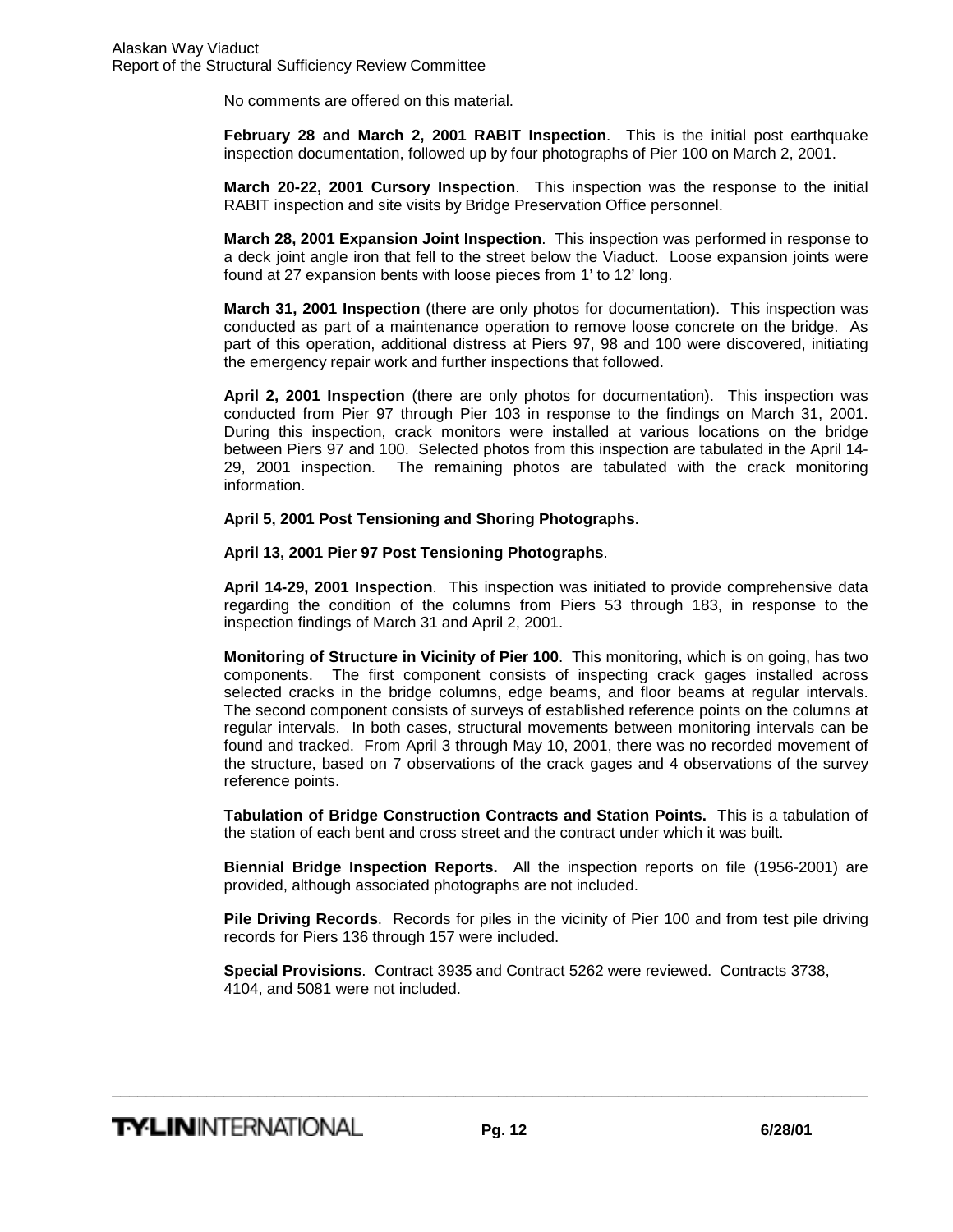#### **5.4 Geotechnical Report, Alaskan Way Viaduct, Phase III Seismic Vulnerability Study, June 1996 (Ref 4).**

This report further investigated the seismic vulnerability of the seawall and risk of liquefaction south of Station 125+00 identified by the UW Geotechnical Report. It concluded that a significant risk of failure of the seawall and of area-wide liquefaction existed in the design level (500 year return period) earthquake, since the computed liquefaction threshold was about .16g. Mitigation measures (jet grouting) were recommended for two areas behind the seawall and structure replacement south of Station 125+00 was recommended. Cost estimates for the jet grouting behind the seawall were provided.

## **5.5 Phase III-B Preliminary Seismic Retrofit Plan and Cost Estimate, July 1996 (Ref 5).**

This report provided a recommended plan for retrofit and an estimate of cost to construct the retrofit. Costs for demolition of the existing structure and a replacement in kind were also provided. This study estimated that costs (in 1996 dollars) for structures only would be:

| Demolition of existing structure \$119 million |               |
|------------------------------------------------|---------------|
| Retrofit                                       | \$344 million |
| Replacement in kind                            | \$531 million |

Retrofit measures included all those identified in the WSDOT studies plus some retrofit measures for approach ramps. Foundation retrofit and utility relocation costs were included.

## **5.6 Bridge Load Rating Study, CES Engineering, June 2001.**

This report was in progress at the time of this review. A briefing on the results to date was provided to the Committee on 17 May and updates to results have been furnished through 29 May. The results of this work to date indicate that flexural capacity of the structure is adequate for normal loadings but that there are areas of the structure for which shear ratings are deficient. The rating study was conducted on the basis of structure condition as reported in the latest biennial inspection report (December 2000). Damage from the 28 February earthquake was not considered in the analysis.

#### **Committee Commentary on Bridge Load Rating and Condition**

**Corrosion** - Corrosion of the reinforcing bars has been noted in the inspection and is visible at several locations in the structure. It is unlikely that significant loss of section has occurred in the main longitudinal steel but there may be some loss of section in the stirrups and ties. It is the Committee's opinion that one of the chief causes of the loose concrete observed during the post-earthquake inspection is corrosion in the reinforcing. Cracking in the structure provides access to the reinforcing for salt laden air, oxygen, and water. This means that active corrosion can be expected to be in progress at these locations. The age of the structure and probable permeability of the concrete are such that the passivity of the concrete is no longer a protection for the reinforcing steel. It can be expected that corrosion problems will increase in the future. Corrosion products on the reinforcing steel create tensile stresses in the concrete cover. These tensile stresses reduce the ability of the cover to provide development of the longitudinal reinforcing even if separation of the cover or loss of section has not yet occurred. The rate of corrosion of the reinforcing steel is a function of the permeability of the concrete, extent of cracking, application of deicing salts (not a factor in this structure) and salt content of the atmosphere. It is unlikely that corrosion alone would cause damage requiring replacement for structural reasons within the next 15 years despite the apparent corrosion observed. This opinion is based on observation of other structures in the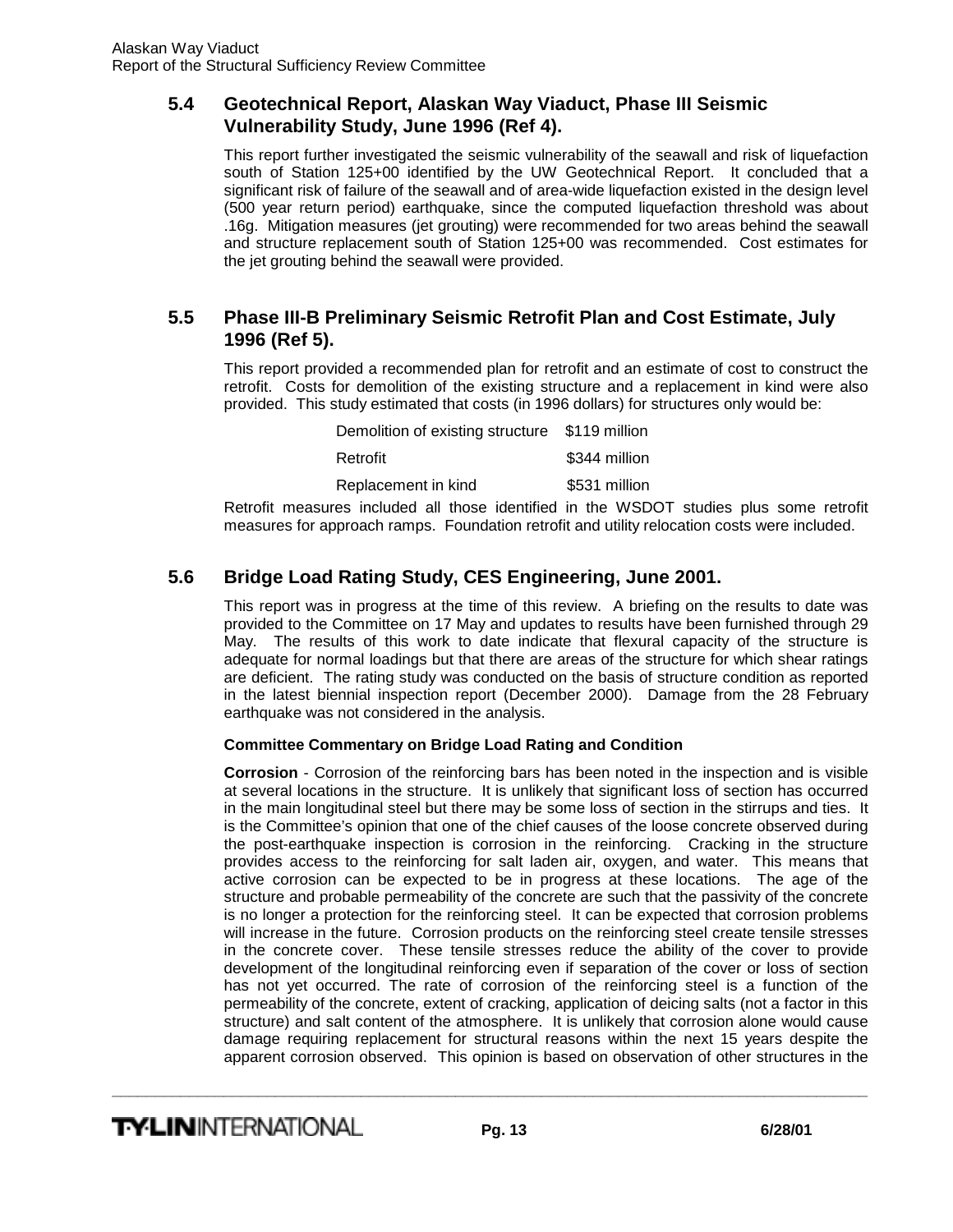area of similar or older age. (Spokane Street Viaduct, Ballard Bridge, University Bridge, Magnolia Bridge for example).

**Foundations** - The major indication of distress due to foundation performance is the settlement of the east footings at Bents 98 and 99. The settlement is approximately 0.4 feet at Bent 98 and 0.5 feet at Bent 99 based on comparison of measured top deck elevations with plan elevations. It is unlikely that this settlement was caused by the recent or previous earthquake events. If this settlement were induced by earthquake, the magnitude of the resulting moments would have caused major yielding of the moment reinforcing of the eastern edge beams at Bents 97-100. Such damage is not evident. This settlement could have been associated with construction.

**Load ratings** - Load rating analyses performed by CES based on the pre-earthquake condition indicate that the rating for the structure is satisfactory except for some areas of deficiency (rating factor < 1.0) in shear in the cross beams and straddle bents. Cracks have been evident in some of the cross beams for several years (since 1960) based on the previous inspection reports. This cracking is common and not necessarily reason to restrict traffic.

**Engineering Issues with Inspection and Rating -** Design code procedures for shear in reinforced concrete have changed significantly since this structure was designed. It is therefore common for older structures to indicate rating deficiencies in shear. The most current design specifications (AASHTO LFRD  $2<sup>nd</sup>$  Edition, 1996) would suggest that a strut and tie analysis be done in regions near the introduction of concentrated loads or supports. It is the understanding of the Committee that WSDOT would not post a structure rating as deficient in shear without more detailed investigation.

It should be noted that load ratings assume simultaneous occupancy of lanes by fully loaded design level trucks, or by permit level loads with concurrent occupancy of other lanes by normal design level loads. The design live loads used in the AASHTO Code represent the maximum loading effect expected on the structure. Loads that occur frequently are less than the full design live loads. The more common loads are reflected in the use of a 25% reduction in truck loading when checking for fatigue.

The typical load rating analysis also does not account for fatigue damage that may be present at the welded splices of the upper corner reinforcing bars. At least one of these bars is known to have failed (at Bent 100N on the east side). This represents a 33% loss of capacity at this particular section. This welded detail is one that would not be allowed under the current codes, both due to the type of weld and due to the reinforcing and weld metal material used in the 1950's. Since this detail is typical throughout the northern section of the Viaduct, there is a reasonable probability that other bar splice details have fractured elsewhere along the Viaduct.

Programmed life expectancy was changed by decree in approximately 1963 according to the inspection reports. Prior to 1963, the structure had a programmed replacement date of 2002, after 1963 this was changed to 2027. Deck cracking and wear are evident from the inspection performed after the earthquake although the area of patching was found to be less than 1% of the total area. There are numerous areas of exposed reinforcing steel on the deck and on edge beams, as well as signs of deck wear. The inspection for corrosion was apparently limited to the deck. Testing of samples taken from the deck indicated 33% (of samples taken) had chloride contents in excess of 2 pounds per cubic yard. This is above the threshold limit for corrosion (1.4 lbs/cy). Maintenance costs can be expected to increase as corrosion progresses. There is no evidence to justify extending the replacement date beyond 2027, and insufficient evidence to significantly decrease the expected remaining life below 15 years. It is recommended that a thorough examination of the extent of corrosion be undertaken if the structure is expected to remain in service beyond 2015.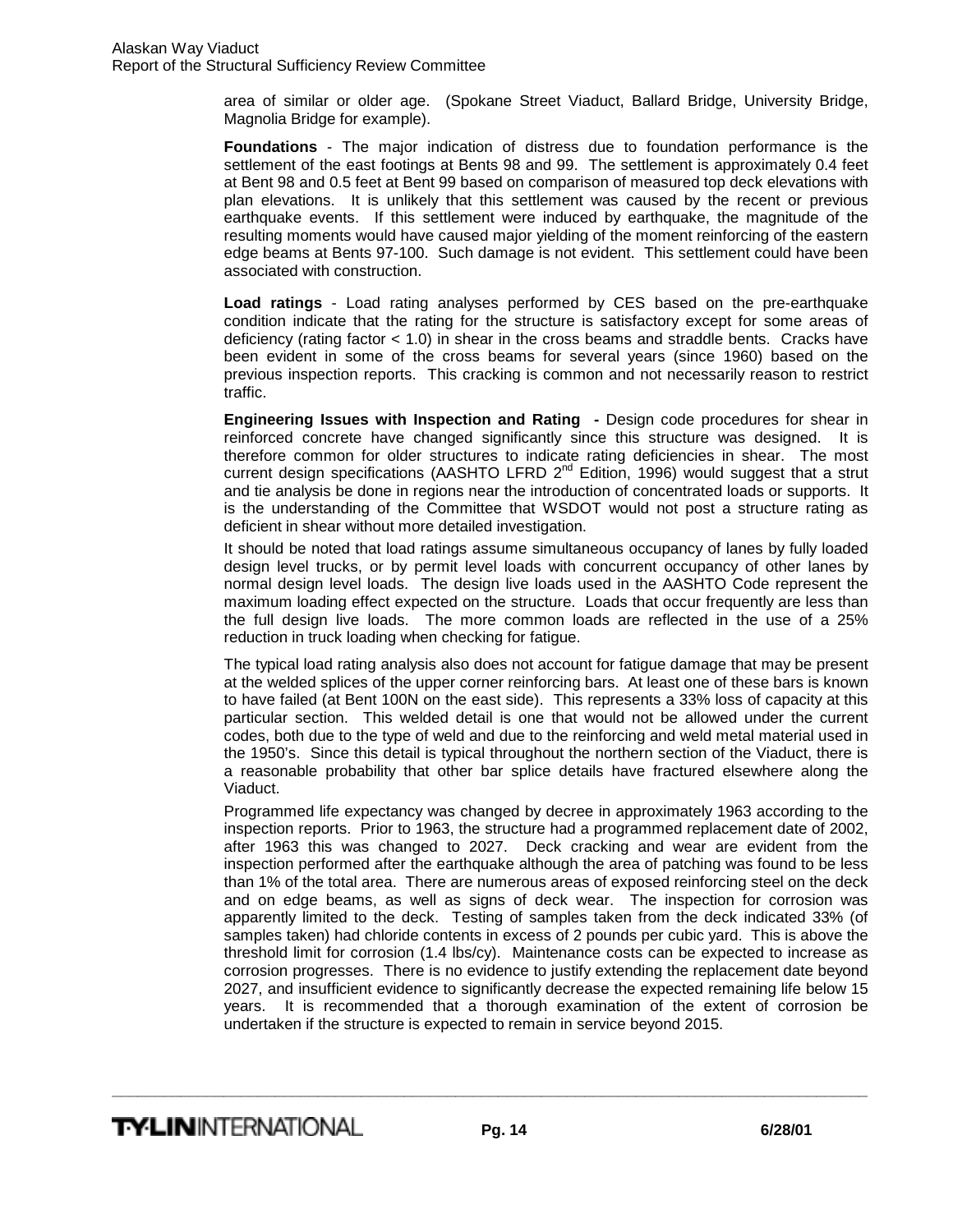## **5.7 Construction Records from Archives**

#### **Resident Engineer's final reports**

Contract 3935

Contract 5262

These reports are the Resident Engineer's final report of construction detailing contract changes and construction progress. No significant contract changes were noted. It was noted that substitution of cast-in-place concrete piles and composite timber-concrete spliced piles was allowed in lieu of steel H piles in many footings due to delays in steel delivery. The exact location of the substituted piles was not shown.

Indicator pile driving records for Contract 5262. These records are the blow counts for each foot of driving the 25 timber test piles required through the length of this contract.

## **5.8 Bridge Deck Condition Inspection Report, May 2001**

| Roadway    | Test         | Samples | <b>Results</b> | Criteria or comment |  |
|------------|--------------|---------|----------------|---------------------|--|
| NB (Upper) | Delamination | 9/86    | 1895 sf        | 0.4% of total area  |  |
|            | Chloride     | 7/86    | 35%            | $> 2$ lb/cy         |  |
|            | Cover        | 9/86    | 19%            | $<$ 1 inch          |  |
| SB (Lower) | Delamination | 4/86    | 1363 sf        | 0.4% of total area  |  |
|            | Chloride     | 4/86    | 26%            | $> 2$ lb/cy         |  |
|            | Cover        | 4/86    | 16%            | $<$ 1 inch          |  |

This report details the findings of an inspection of the condition of the bridge deck made while the bridge was closed for emergency repairs following the 28 February earthquake. Findings included:

Sufficiency ratings were estimated to be 66.17% for the upper deck and 54.88% for the lower deck. A protective overlay was not recommended.

## **5.9 Alaskan Way Viaduct Scoping Study, Draft Summary, Office of Urban Mobility, May 2001**

This draft summary of potential improvement concepts was presented at the 16 May meeting in Lacey. This study (in progress) will consider all feasible options for transportation improvements in the SR99 corridor including replacement in kind, a 6 lane single level structure, cut and cover tunnel, surface roadway improvements, a bored expressway tunnel, combinations of structure and tunnels, and light rail/monorail options. Little data relevant to the Committee's study is yet available.

## **5.10 Rating Study of Frame Unit 97-100 in Damaged Condition, TY Lin International, May 2001 (Ref 6)**

This study examined the rating factor to be assigned to the damaged frame Bents 97-100 in the condition after the February 28 earthquake. The study included non-linear ultimate displacement analysis of the entire frame. Dead and live loads were applied to the frame in the condition found after the earthquake including fractured reinforcing bars and residual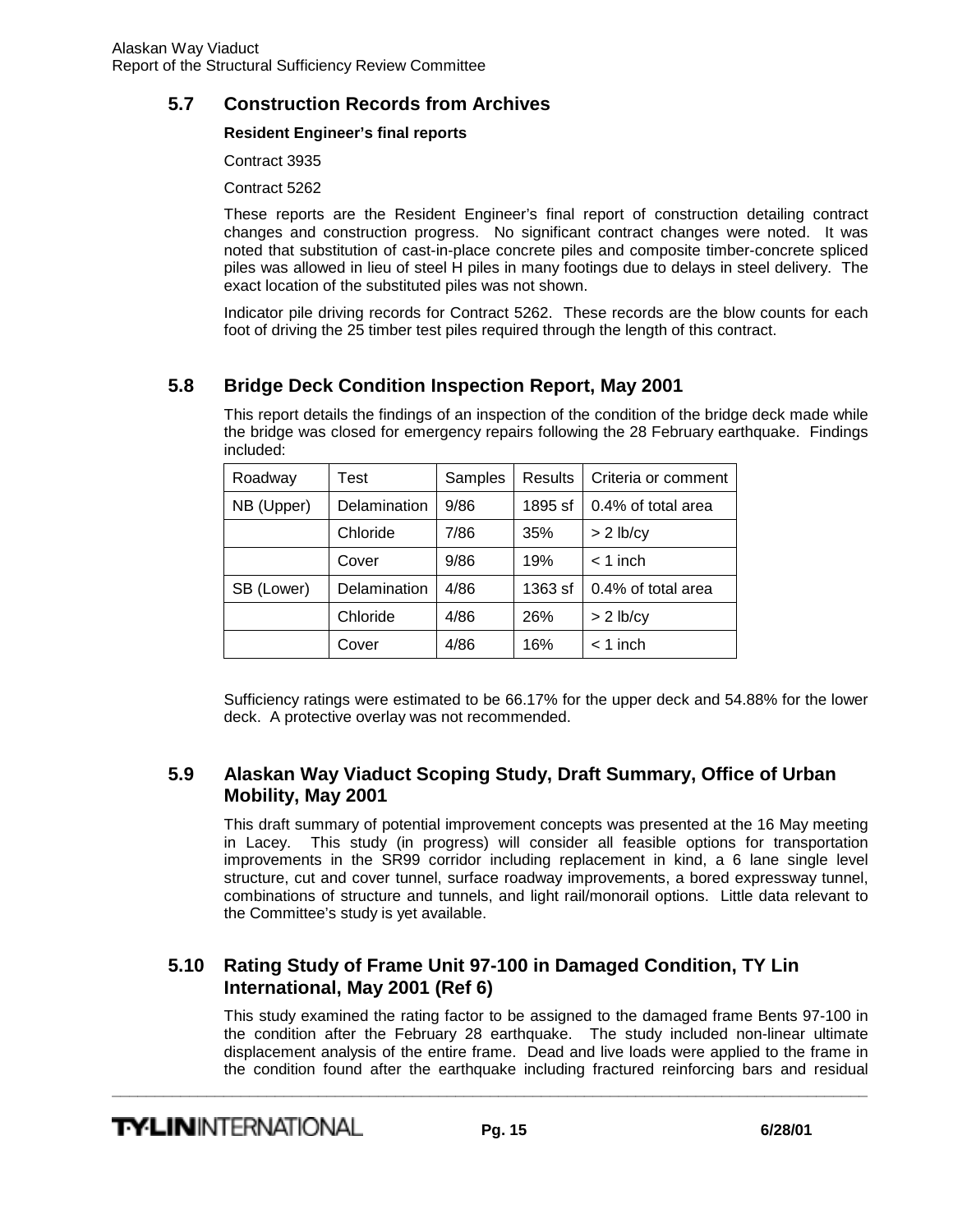lateral deflections. Flexural strengths were found to be satisfactory but shear ratings for the crossbeams were deficient. This finding is similar to the results of the CES rating study described above.

# <span id="page-15-0"></span>**6.0 Evaluation Criteria**

### **6.1 Merits/Explanation of Retrofit vs. Replacement**

The existing structure will not last forever. Replacement will be necessary sometime. The real question is when the present Viaduct structure should be replaced, from the standpoints of both safety and economy. The replacement might be soon, in order to minimize seismic risk by minimizing the time of exposure of the present structure. Alternatively, the replacement might be deferred to the time when the structure reaches the end of its normal serviceable and functional usefulness. In the latter case, some retrofitting would be necessary to reduce the seismic risk to an acceptable level.

## **6.2 Replacement and Retrofit Issues**

#### **6.2.1 Life Cycle**

 The Viaduct is now approximately 50 years old. Bridges are commonly assumed to have a useful service life of 75 years. This estimate of useful lifetime is based on gradual deterioration and functional obsolescence, without regard to the possibility of seismic events reducing the life expectancy. The Viaduct is now perhaps two-thirds of the way through its useful life cycle. This fact weighs on the decision of whether to retrofit or replace. Retrofitting can reduce the seismic hazard. Additional resources will be required to overcome the effects of deterioration, wear, corrosion, and functional obsolescence in order to extend the life of the Viaduct beyond its normal useful life.

#### **6.2.2 Base Isolation Retrofit**

The concept of base isolation was not addressed in prior studies of the Viaduct. Base isolation is a means of lengthening the period of the structure so as to lower the spectral response to earthquake ground motion. In the case of the Viaduct, this approach would require a separate base isolation device at the top of each footing in the Viaduct. There are several reasons not to advance this approach. First and foremost are the aforementioned issues with structural condition and useful life of the Viaduct. Second is the variable foundation condition along the length of Viaduct, including soft, long period soils that do not benefit fully from base isolation. Lastly, the logistics and maintenance of a subterranean mechanical system are problematic for this Viaduct structure.

#### **6.2.3 Reliability of Replacement vs. Rehab**

 The Committee believes that a replacement structure, built using the best of today's technology, could have a serviceable lifetime of 100 years, although functional obsolescence could shorten the useful lifetime to less than 100 years. Changing codes, particularly seismic codes, can also alter the recognition of utility and safety of a structure. This certainly has happened to the existing structure. Codes are changed as a result of new evidence of unsatisfactory behavior, either in actual earthquakes or in laboratory testing. Codes will change in the future, but it is unlikely that we will see the extensive change in seismic codes in the next 50 years that has occurred in the last 50 years. The Committee is using a 75 year life span for this study, which is consistent with new codes and standards.

**TYLIN**INTERNATIONAL **Pg. 16** 6/28/01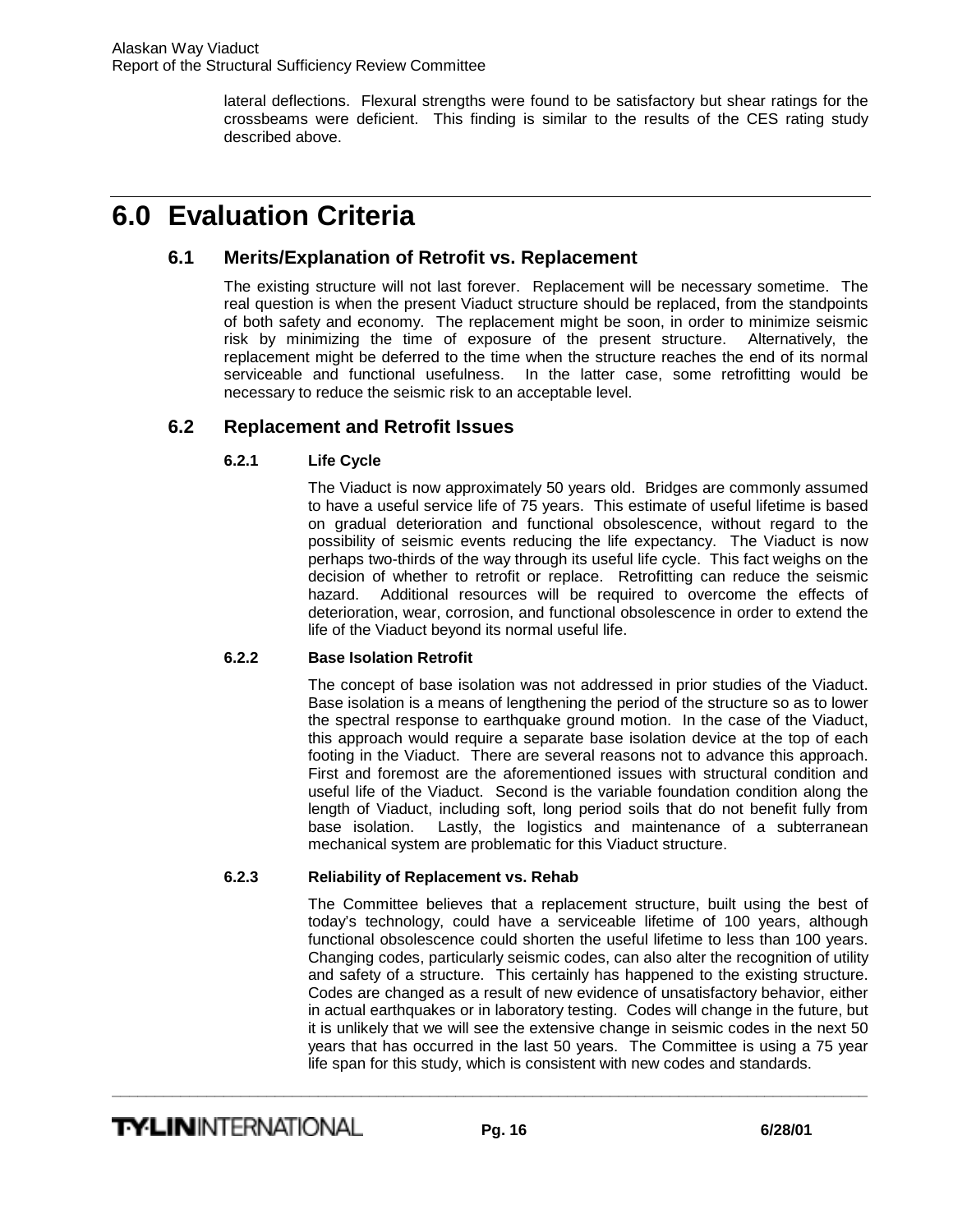A retrofit/rehab would be less reliable than a replacement. How much less is difficult to quantify, but the Committee believes that a retrofit would be significantly less reliable than a replacement structure because of the deterioration that has occurred with age and due to the different design standards for new construction. The ductility designed in to a new structure will result in damage and perhaps temporary closure of a new structure, but not structural collapse at the design event. In contrast, due to the lack of ductile reinforcing details, the existing Viaduct can be expected to suffer more catastrophic and sudden collapse, typical of a brittle structure. Thus, there is even greater distinction between a new structure and the existing Viaduct than is indicated in the exceedance probabilities alone.

#### **6.2.4 Other Issues**

- 1. A replacement structure would offer an opportunity to address some of the functional deficiencies of the present structure, even within the bounds of a "replacement in kind." Some of these are:
	- a. The hazardous point where the northbound Western Avenue onramp joins Highway 99 on a blind curve while entering the Battery Street tunnel.
	- b. The merge where the traffic from the Columbia Street onramp joins the fast-moving traffic.
	- c. The congestion caused by lack of good on/off access to the new sports complexes.
- 2. Long-Term Value

A new structure will have greater long-term value than a retrofitted 50-year old structure. However, if the replacement were deferred 20 years, at that time it would have greater long-term value than a structure replaced now, which would be partway through its life cycle at 20 years.

3. Retrofit Same as Replacement

It has been reported that in California structures have been retrofitted even though the cost is the same as, or higher than, replacement. The reason is that although it is more difficult and costly, traffic can be maintained during the retrofit. Therefore, one constraint on replacement for seismic safety is the broader transportation issue of traffic maintenance.

For the Viaduct, a full retrofit bringing the seismic resistance up to modern standards might proceed as follows:

- a. Shore and brace the existing roadways with braced or rigid-frame temporary steel supports.
- b. Remove existing columns and longitudinal beams. Encapsulate footings in new drilled-pile supported footings.
- c. Cast new columns and longitudinal beams, with provisions for anchoring supplementary post-tensioning to upgrade existing cross beams in shear and flexure. This may involve demolishing a portion of the ends of the cross beams, so that proper strength and confinement may be provided in a potential hinging zone.
- d. Recast columns and longitudinal beams.

**\_\_\_\_\_\_\_\_\_\_\_\_\_\_\_\_\_\_\_\_\_\_\_\_\_\_\_\_\_\_\_\_\_\_\_\_\_\_\_\_\_\_\_\_\_\_\_\_\_\_\_\_\_\_\_\_\_\_\_\_\_\_\_\_\_\_\_\_\_\_\_\_\_\_\_\_\_\_\_\_\_\_\_\_\_\_\_\_** 

e. Remove and reuse temporary steel shoring.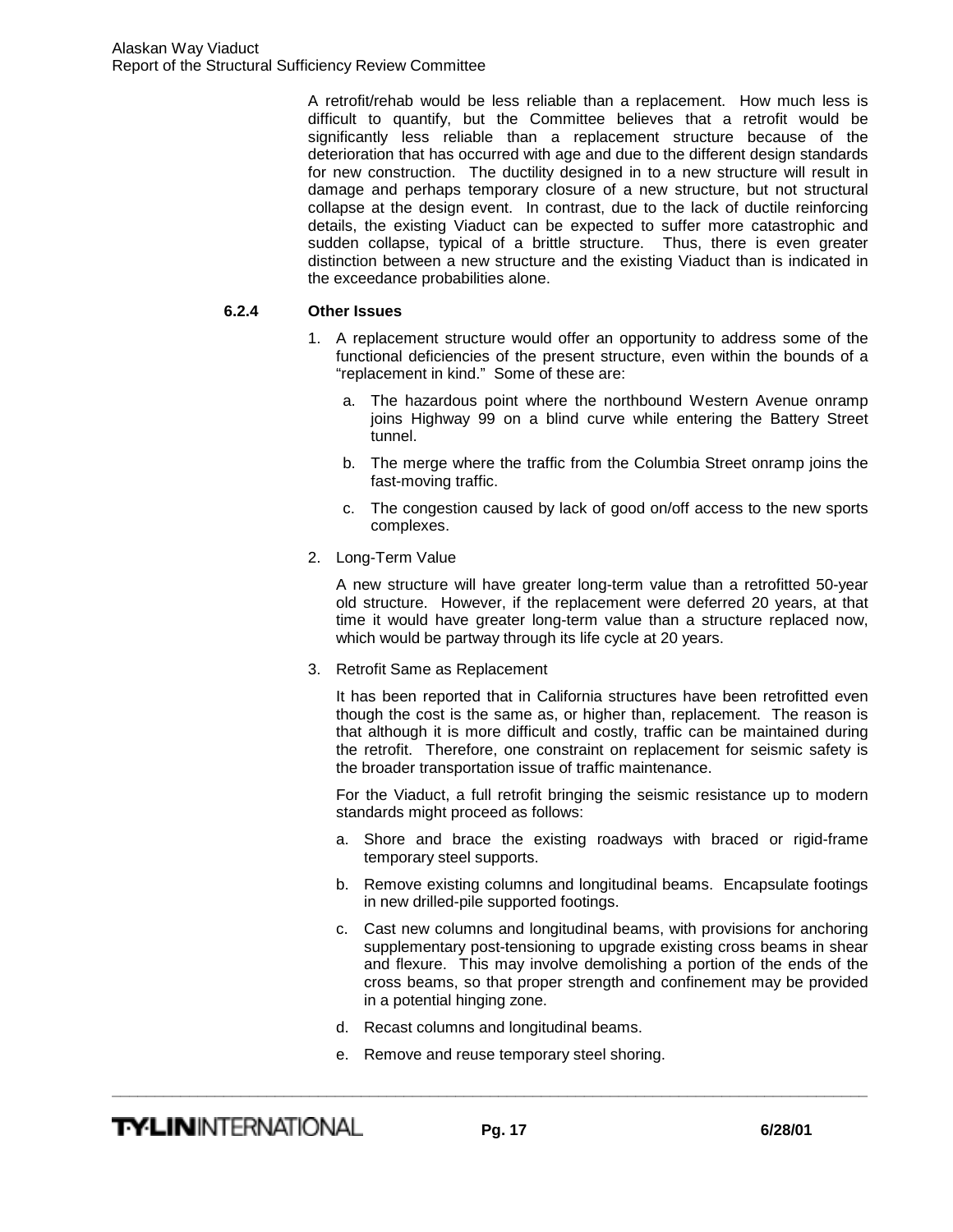#### <span id="page-17-0"></span>**6.2.5 Build New In-Kind**

The Committee realizes that when the Viaduct is replaced, it will not be with one of the same capacity and configuration. It is beyond the scope of this report to evaluate these expanded alternatives. In order to make a comparison among equals, the Committee assumed that the replacement structure considered for comparison would have a configuration and location similar to the existing structure. Based on our review of the plans, the roadway area of the basic Viaduct and ramps is approximately 920,000 square feet. WSDOT has used a total area of 1,200,000 square feet in their estimates of replacement costs. The Committee has used the latter figure in preparation of its cost estimates.

A very important consideration in replacement of the existing structure is how traffic can be maintained during the six to eight years required for demolition and new construction. The cost to the 100,000 daily users of the Viaduct, and the cost to Seattle in general, will probably make total closure to traffic an unacceptable option. Locating the replacement corridor away from the existing structure could solve this problem. However, there are also options for replacement on the same alignment that can be explored.

A possible solution for reconstruction on the same alignment is to use a steel detour bridge. This temporary structure is used to route traffic around the construction site. The new construction could be done in segments of the total length, with a temporary double-deck steel structure located over the existing Alaskan Way surface street. The temporary structure would be of bolted steel construction, with a configuration west of the Viaduct similar to the existing WSDOT section. New pile foundations would be required, located adjacent to the existing pile caps. Figure 5 shows how the transition between the detour bridge and the existing structure might be accomplished. The temporary structure could be dismantled and relocated as the reconstruction progresses along the 2.1-mile length of the Viaduct. This is a difficult, but necessary task, and the Committee has included rough cost estimates for providing a temporary bypass during construction of a new Viaduct.

# **7.0 WSDOT Repairs to Unit 97-100**

### **Damage to the Structure**

After the February 28 Nisqually earthquake, WSDOT discovered extreme distress in the Viaduct unit that turns the curve at Washington Street. This unit showed signs of residual lateral displacement that predated the earthquake, but now showed signs of moving further to the east after the Nisqually event. Most significant was the major concrete cracking in the knee joints on the east side of the Viaduct at bents 97 and 100, along with major cracking in the transverse floorbeam at bent 100. The knee joint cracking was in the vicinity of welded reinforcing bar laps shown on the original design plans. Removal of the cracked and spalled concrete at bent 100 revealed fractured reinforcing bar at the upper knee joint where the welds terminated on the rectangular reinforcing bars.

The unit is in the part of the Viaduct that was designed by the City of Seattle Engineering Department. This unit is approximately 222 feet long. It consists of four transverse frames linked together by haunched girders that frame into cross beams that are part of the transverse frames. Exterior edge girders span longitudinally between the transverse frames, however these edge beams are lightly reinforced, and were designed primarily as longitudinal framing members, with little contribution to live load capacity.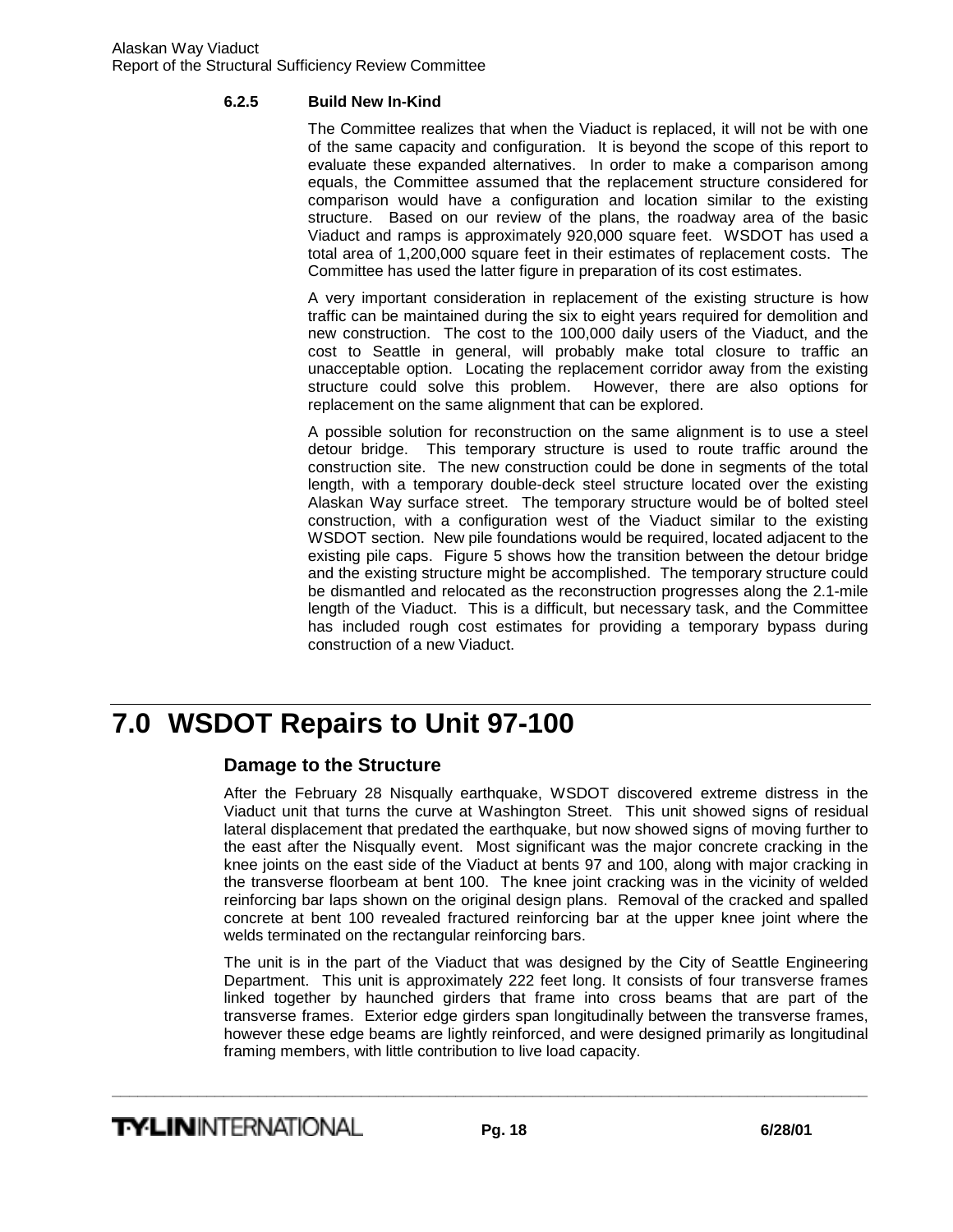Bents 97-100 are largely independent of other structural units. The end bents share a common footing with the end bents of adjacent units—the bents are "split bents." Except for these footings the bents are transversely independent. Longitudinally, the units can pound into each other during an earthquake. Bents 97-100 are on an 800' radius curve, whereas the bulk of the Alaskan Way Viaduct is straight. The lower deck of this unit also contains a widening from 40' to 52' to accommodate the Columbia Street on-ramp merge lane. The curvature and irregularity of this unit may have contributed to the greater damage to this unit.

The immediate response of WSDOT after the earthquake was to shore up the transverse floorbeams and install a horizontal steel tie-rod to couple the damaged unit to the adjacent unit across the joint at bent 100. This action reduced the lateral deflection under live load at pier 100, but increased that deflection at pier 97. Therefore, the same type of transverse rod was installed at bent 97. Owing to a concern about lateral strength of this unit, and the lateral live load on the 800 ft curve, WSDOT proceeded to install diagonal bracing at bents 98 and 99, designed to resist all lateral loads in the unit for up to 10% of dead load. This repair was termed "Phase 1." WSDOT designed a "Phase 2" repair to include beam reinforcement by fiber strengthening for flexure and shear in the transverse frame floorbeams.

An evaluation of the damaged unit was conducted using a non-linear frame analysis that included the residual lateral displacement of the unit, along with the member damage noted in field reports. The latter included modeling the damaged knee joints, cracking in the transverse floorbeam, and cracking in the longitudinal edge beams. An AASHTO HS-20 live load (the design load) was applied to the deformed structure in its damaged condition to ascertain whether the observed damage seriously limited the capacity of the unit to support traffic loads. The results of this analysis (Ref 6) indicated that the transverse floorbeams were adversely affected by the damage, and that rating of the bridge needed to be limited until repairs were made. Further analysis by WSDOT is underway to confirm that the "Phase 2" repairs planned will be sufficient in order to remove the current traffic restrictions placed on the Viaduct.

The analytical evaluation showed that while the diagonal bracing installed under the immediate "Phase 1" repair was sized for the equilibrium conditions of lateral load, these braces were too flexible to pick up load from the stiffer concrete frame at a rate that would preclude further damage to the concrete. Therefore, the braces were deemed unacceptable as a repair solution, and a "Phase 3" repair is planned, which includes removing the diagonal braces and replacing them with an alternative strengthening method. While this work is currently underway, it appears that a repair of the upper knee joints at bents 97 and 100 through the use of drilled in reinforcing bars may restore adequate lateral resistance to the unit.

The careful inspection of the Viaduct carried out after the Nisqually earthquake revealed a number of stations along the Viaduct where the eastern gutter line fell well below the original plan elevations. The largest of these disparities was at bents 98 and 99, where data showed a difference of 5 and 6 inches for the east gutter line. The initial judgment was that this grade data was evidence of a sudden settlement, which would have required either pile plunging or footing failure. An analysis of the unit between bents 97 and 100 indicated that such a settlement would have caused major structural damage to the edge beams – damage that is not evident in the structure. An inspection of the footings of Bents 98 and 99 is needed in order to assess this issue. A finding of local foundation failures in this region would alter our conclusions regarding the operating conditions for the Viaduct.

The damaged unit 97-100 was also evaluated using a non-linear ultimate displacement analysis as a tool for assessing lateral capacity. The resulting analysis showed that the strength limit for the Viaduct is surpassed at a structural response, or spectral acceleration, of approximately 0.26g, a value similar to that established in the UW Studies. This limiting structural value is compared to the site spectral response values shown in Figure 2, using a structural period of 1.5 seconds. Figure 2 shows that the ground motion required to cause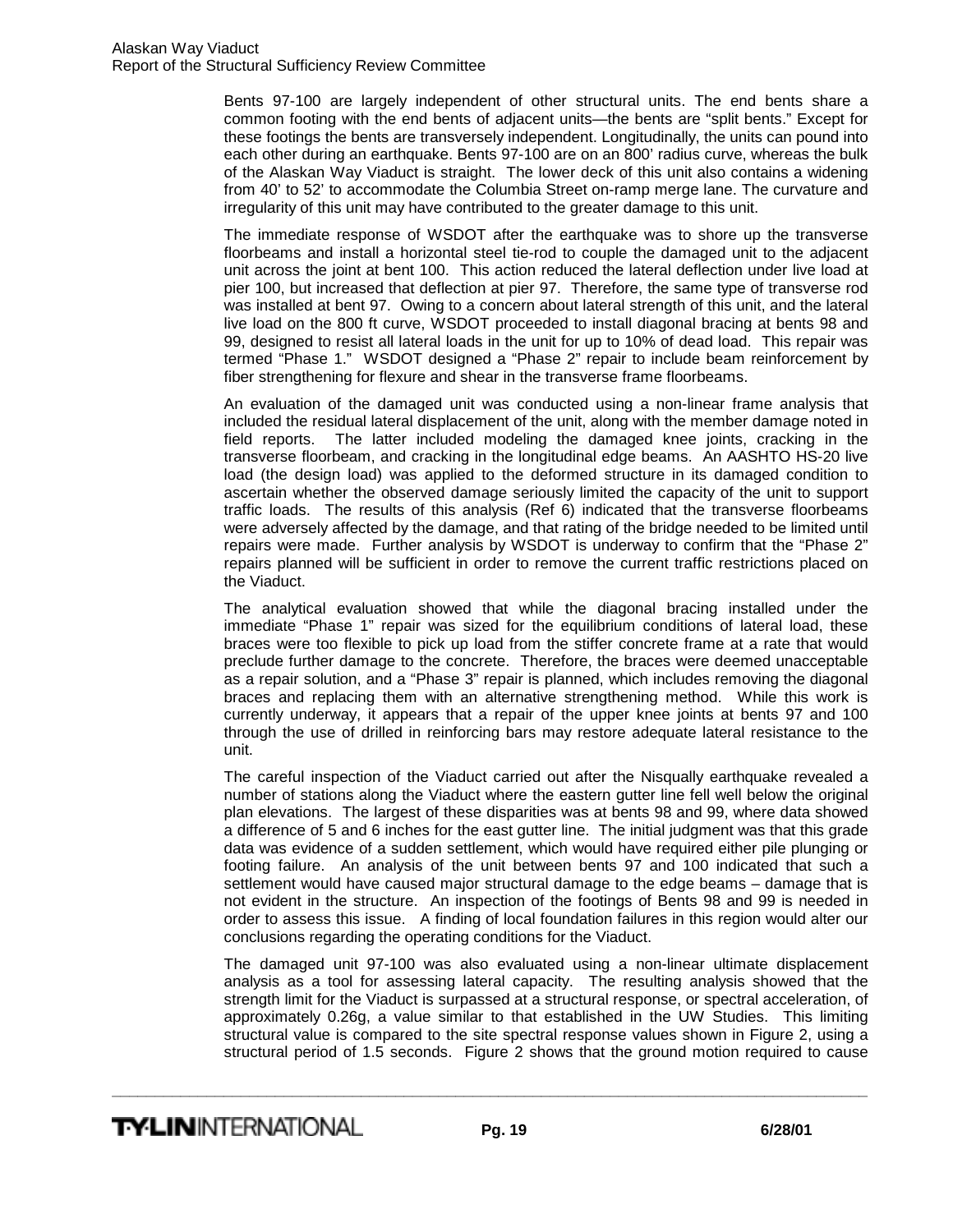that spectral acceleration has a return period of 210 years. This value is used as a basis for recommendations.

# <span id="page-19-0"></span>**8.0 Retrofit Evaluations**

The option of seismic retrofit has been raised through prior investigations and reports, and has been offered as one of the approaches to addressing seismic risks with the Viaduct. The Committee has reviewed the issue of retrofit from a variety of perspectives, searching for options that might address the major risks most economically, and considering the foundation and structural retrofits addressed in the UW studies (Ref 1-3). The following approaches are a summary of this review.

## **8.1 Local Improvement Options**

Ground improvement may be appropriate as a limited solution for the zones where potential liquefaction of the soils presents a significant risk of collapse of the Viaduct. There are 2 zones where liquefaction during and following a major earthquake has special consequences for the Viaduct; Sta.66+50 to 76+50 and Sta. 81+50 to 89+50. 20 bents of the Viaduct are in these zones, from approximately bent 70 to 82, and 92 to 100.

Jet grouting has been proposed in the WSDOT report (Ref 4) as the most practicable means of stabilizing the soils against liquefaction. The estimated direct cost of \$52M appears reasonable. Utility relocation will also be required for which an allowance of \$17M has been made, for a total of \$69M.

The Committee has investigated alternative structural solutions that we believe may be more appropriate and reliable. The existing piling under the footings consists largely of unreinforced concrete piling, and is vulnerable to bending and shear under the lateral forces of liquefied soil movement. To give assurance against pile failure, it is necessary to provide both lateral restraint and vertical support to the footing. This led to the conceptual scheme in which moderate diameter piles are installed around the perimeter of the footings and the footings themselves are reinforced and thickened so as to provide full vertical support. Piling would be socketed into the till by drilling so as to develop the necessary resistance to lateral forces. Piles would be sized to keep the same stiffness as the present piling so as to not change the structural response of the Viaduct. A cost analysis is included in Appendix A. The necessary strengthening of the footings, for which the costs have been included, will also retrofit these footings for shear, which was a matter of concern in the WSDOT reports (Refs 1-3).

It must be recognized that this foundation retrofit option has limited utility. Major liquefaction would result in pervasive failure along the stationing of the seawall. However, the return period for the event that results in bridge structure failure is less than the return period for the event expected to result in major movement or failure of the seawall (210 years, vs 350 years). Therefore, the utility of the foundation-only retrofit is limited to preventing major liquefaction from causing local catastrophic collapse, but this is not the critical event for the Viaduct.

The WSDOT document (Ref 5) states that the pile supports under bents 157-183 (southern section) are generally inadequate and that there is a danger of the piles plunging up to 5 feet under earthquake excitation. Our Committee has examined the available data and concludes that such "plunging" is unlikely unless substantially different geotechnical conditions exist in the locations for which there are no borings. The report recommended replacement for this southern section, since the authors believed that driving additional piles would potentially cause excessive settlement due to the vibration.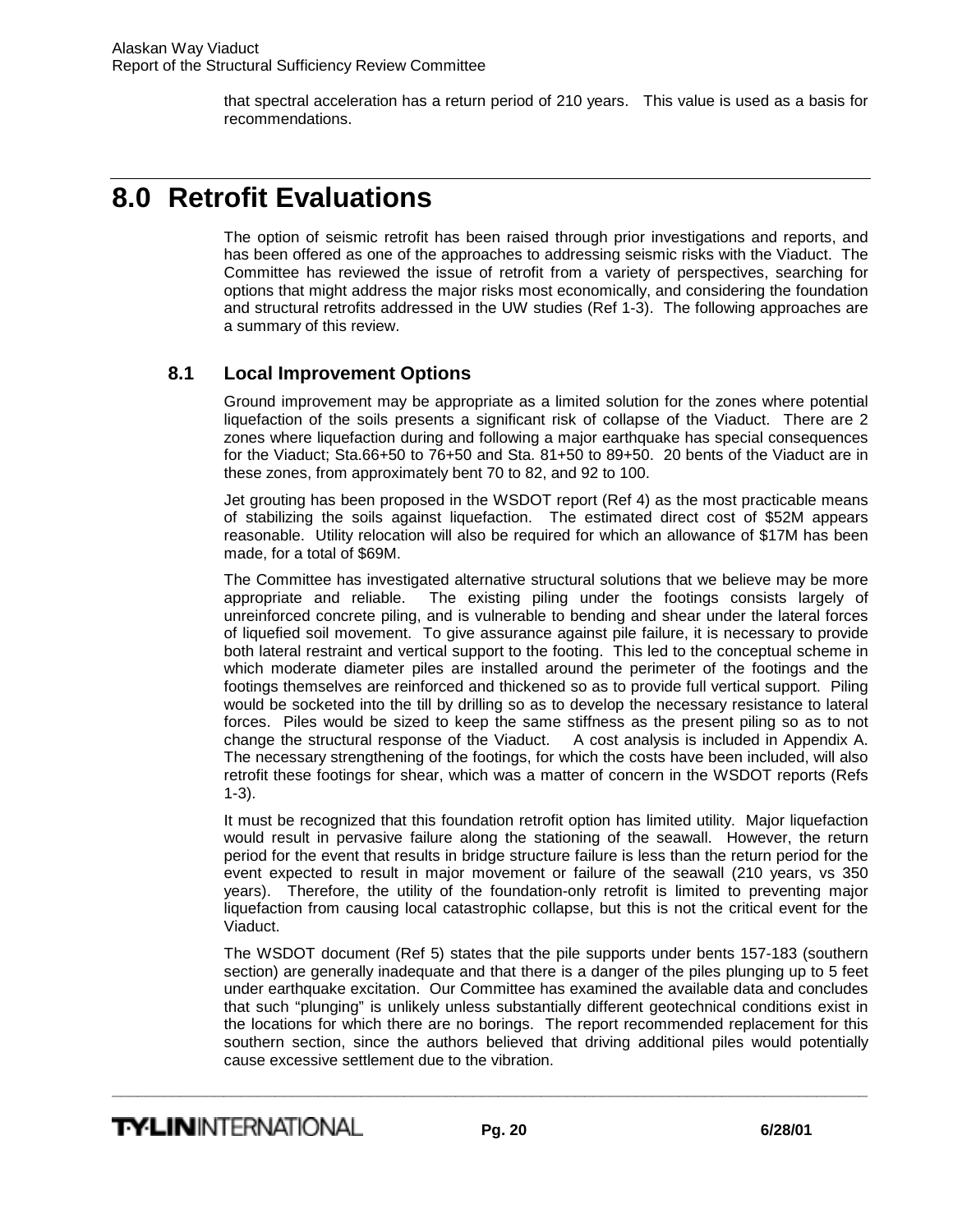<span id="page-20-0"></span>The Committee believes that a more economical solution for this particular issue would be to underpin the footings in this section by drilled piling, using a system suitable for the soft soils, which essentially involves grouting to enhance the skin friction. The pile installation is constrained by the low clearances under the deck but such problems have been successfully overcome in California seismic retrofit projects such as the eastern ramp of the San Francisco-Oakland Bay Bridge, using, in that case, the "Fundex" pile. Other similar pile types are available which do not produce vibration. The new piles would be drilled and grouted to the depths required, estimated to be  $-70$  to  $-100$ . However, this retrofit is also of limited use, since the bridge structure may fail at a lower earthquake level than that producing liquefaction.

### **8.2 Superstructure Retrofits Proposed in 1995-96 Studies.**

The Preliminary Seismic Retrofit Plan and Cost Estimate, prepared by WSDOT (Ref 5), dated July 23, 1996 sets forth a summary of the needed retrofits, prioritized on the basis of urgency, consequences, and costs. These were, of course, prepared before the Nisqually earthquake. In general, however, we believe that the WSDOT and University of Washington studies identified most of the structural deficiencies.

The Committee has reviewed these recommendations and the priority listings. We concluded that a piecemeal, item by item approach, is unwise. The retrofit of individual members inevitably changes their stiffness and affects the behavior of the other members. We therefore believe that any structural retrofit solution, beyond the repairs to be carried out in Phases 2 and 3 for bents 97-100, should be a complete retrofit of the structure (described in item 3 of 6.2.3), which would then permit a valid analysis and evaluation of the retrofitted structure as a whole. This conclusion is based on an assessment of the risk and reliability of the Viaduct subject to the seismic events that could trigger both a structural and a foundation failure. The pervasive nature of the structural limitations of the current design, coupled with the risk of an earthquake magnitude sufficient to fail a variety of current structural features within the Viaduct, makes partial retrofits an unproductive strategy.

## **9.0 Preferred Options**

The Viaduct faces a variety of threats, and the risk of the occurrence of each increases over time. The primary structural threat is that the ground shaking from a seismic event may cause a variety of structural elements to fail. In addition, the soil under the Viaduct is very poor and could liquefy, adding the threat of sufficient movement at the foundations to induce collapse of local Viaduct frames.

In order to evaluate the options for addressing these threats, some standard level of acceptable risk must be established. First it should be recognized that reducing to zero the risk of collapse of any structure is impossible, even if the structure is new and is designed and erected to modern standards. Uncertainties over the size of the earthquake loading and the strength of both the foundations and the structure mean that some risk, however small, will always be present.

The 500 year return level of earthquake has been broadly accepted by the engineering profession as a basis for design, and is written into the current bridge specifications. Therefore, this same approach was adopted by the Committee as the basis for acceptable risk for the various options for dealing with the Viaduct.

After evaluation of risks and site conditions, the Committee agreed on three engineering options:

1. Option 1 is described as "Repair Only – Return to pre-Nisqually Earthquake condition". It consists of performing the repairs planned under the WSDOT's Phase I, II and III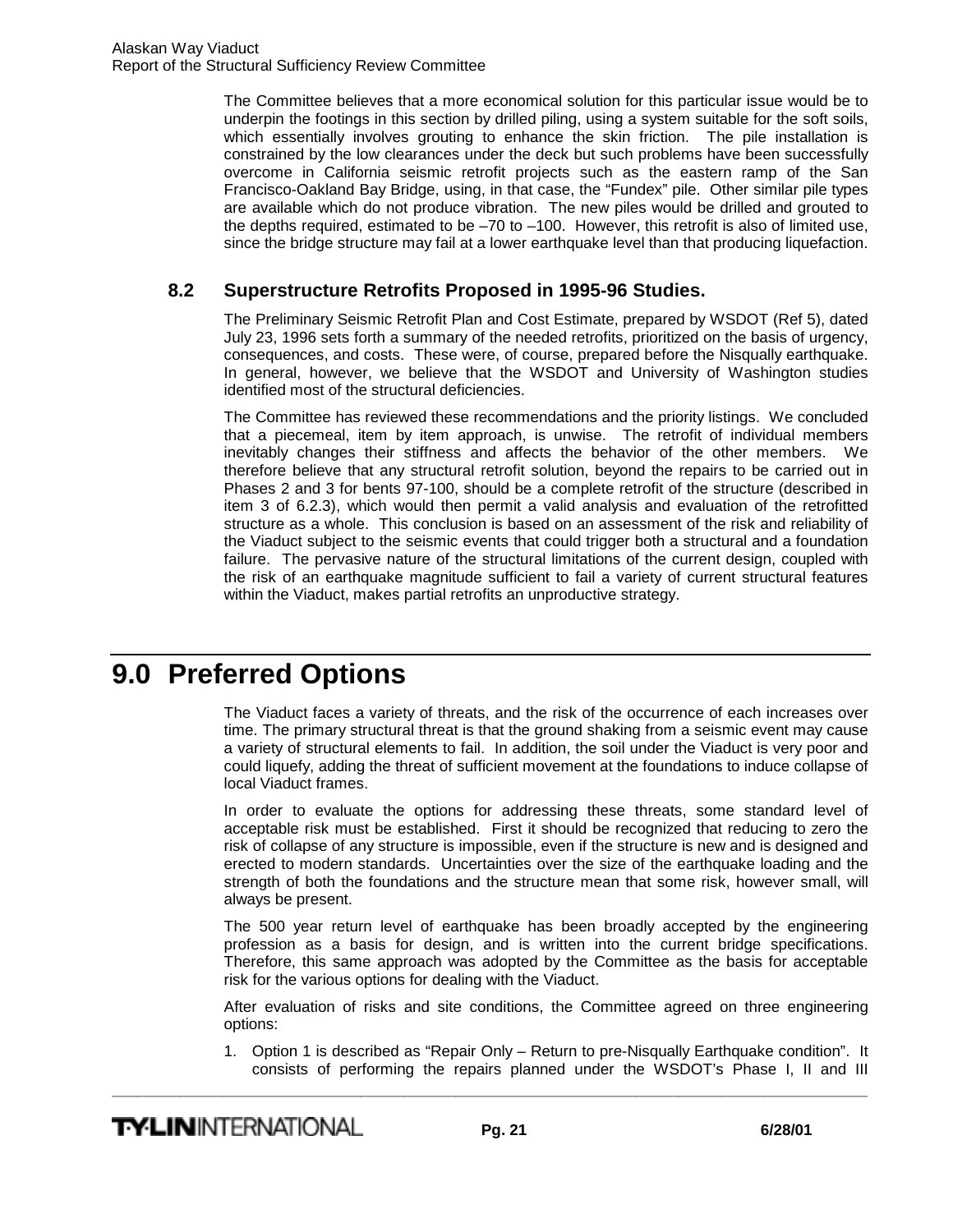<span id="page-21-0"></span>contracts, which address exclusively bents 97-100. These were the parts of the structure that were most heavily damaged during the Nisqually Earthquake of 28 Feb 2001. Under this option, no other action is taken apart from routine maintenance. This is clearly not a sound long-term solution because, under it, the Viaduct continues to deteriorate and may collapse under a moderate earthquake only slightly larger than the Nisqually event. The 10% risk of exceedance is surpassed by 2021, and even earlier with general deterioration of the structure due to age and traffic demands.

- 2. Option 2 is described as "Immediate Replacement". In this option, planning for replacement should start immediately, with the intent of having the new structure open to traffic in approximately 10 years. This duration of planning and construction results in a 5% chance of exceeding the earthquake assumed to cause collapse of the Viaduct within the time for construction (this being caused by the 210 year event). As this process is delayed, the risk of having a moderate earthquake that could collapse the structure increases.
- 3. Option 3 is to retrofit the Viaduct to full current standards, with the intent of creating a 50 year design life. This retrofit should be complete within 10 years, subject to the same issues and limitations for time exposure as option 2. Based on experiences in California, this level of retrofit is expected to have costs on the order of a new structure. The deck system would still be aged, and maintenance costs for the deck would likely increase with time.

The option to retrofit only the foundations for a 20 year life span, with the intent of having a replacement structure open to traffic with in 20 years, was rejected as an alternative. This approach addresses only one of the risk factors with the current design, that being the risk of soil liquefaction that could fail the foundations. This option, like option 1, does not address the full spectrum of seismic risks of structural failure. Therefore, while it does deal with a major site risk, it does not alter the risk profile for the Viaduct as a whole. Since this option does not address both the structural and the foundation risk, it is not included in the summary table of options.

# **10.0 Cost Evaluations and Comparisons**

In estimating the cost components of the several options, the WSDOT format (Ref 5) has been followed. Costs were initially determined as the estimated Construction Contract price, based on the limited reference to other similar projects, and based on replacement or retrofit in-kind. Therefore, these cost estimates should be viewed as comparative rather than programmatic. The estimated costs of utility relocation/replacement were added. A 50% surcharge has been applied for Region costs, which we presume includes engineering design, mitigation, administrative and general costs incurred by WSDOT. All costs are estimated as of 2001, using a 4% escalation rate, compounded. Contingencies were applied at 25% for retrofit work and 15% for new work.

The estimated project Costs in 2001 for the several components were as follows:

Replacement (75 year life) \$870M

Full retrofit of existing structure (50 year life)  $$720M$ 

Detailed estimates are provided in Appendix A.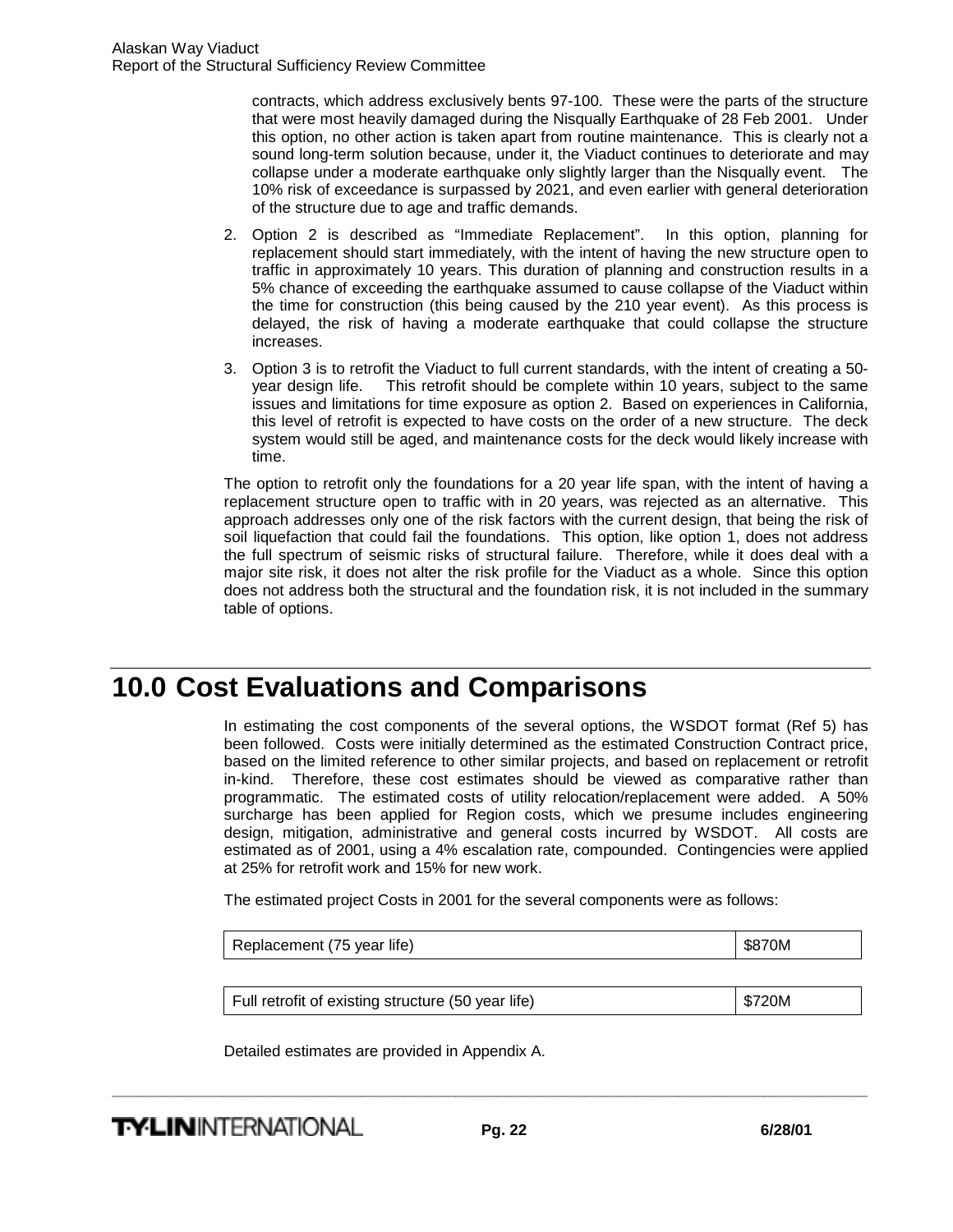## <span id="page-22-0"></span>**10.1 Present Value Analyses**

For the purpose of comparing on an economic basis the several different alternative options, the present value method was applied. All alternatives were conceptually selected to provide an acceptable level of risk during periods prior to final replacement. Immediate replacement, within 10 years, with a structure having a 75-year lifetime, would result in the end of its useful life at 2086. For those alternatives in which the replacement is assumed delayed, credit has been given for remaining useful life beyond 2086.

Escalation has been applied to 2001 costs at the rate of 4% compounded. Interest on bonds has been assumed at 6% compounded.

| Alternative I                   | Full replacement in 10 years (2011)                                                                                | \$760M |
|---------------------------------|--------------------------------------------------------------------------------------------------------------------|--------|
|                                 |                                                                                                                    |        |
| Alternative II                  | Full retrofit completed in 2011. Replace in 50<br>years                                                            | \$948M |
|                                 |                                                                                                                    |        |
| <b>Limited Alternative</b><br>Ш | Minimum retrofit now against only liquefaction<br>(structure remains at risk) with full replacement in<br>20 years | \$671M |

Present Value Estimates are provided in Appendix B.

# **11.0 Recommendations**

The Alaskan Way Viaduct is approximately 50 years old and must be regarded as nearing the end of its useful life. Signs of age are manifest in functional obsolescence (e.g. narrow traffic lanes), in corrosion and fracture of reinforcing steel, and in cracking of the concrete. These characteristics detract from the structural integrity of the Viaduct, and therefore increase the risks to the traveling public. Quite apart from the deterioration, the Viaduct suffers from a large number of deficiencies in the structure and the foundation systems that leave the entire Viaduct structure vulnerable to collapse in an earthquake event substantially less severe than the event currently considered as a minimum design standard for new bridges.

The major sources of uncertainty with seismic performance of the current Viaduct include the size and timing of future earthquakes, the soil characteristics, the expected performance of the many inadequate structural details and the extent of the deterioration caused by aging. Thus, the recommendations arising from this report are inevitably based on estimates of the risks.

The Committee considered a range of options to address the seismic safety of the Alaskan Way Viaduct. The options ranged from a traditional "no-build" to full replacement of the Viaduct. These are summarized as follows: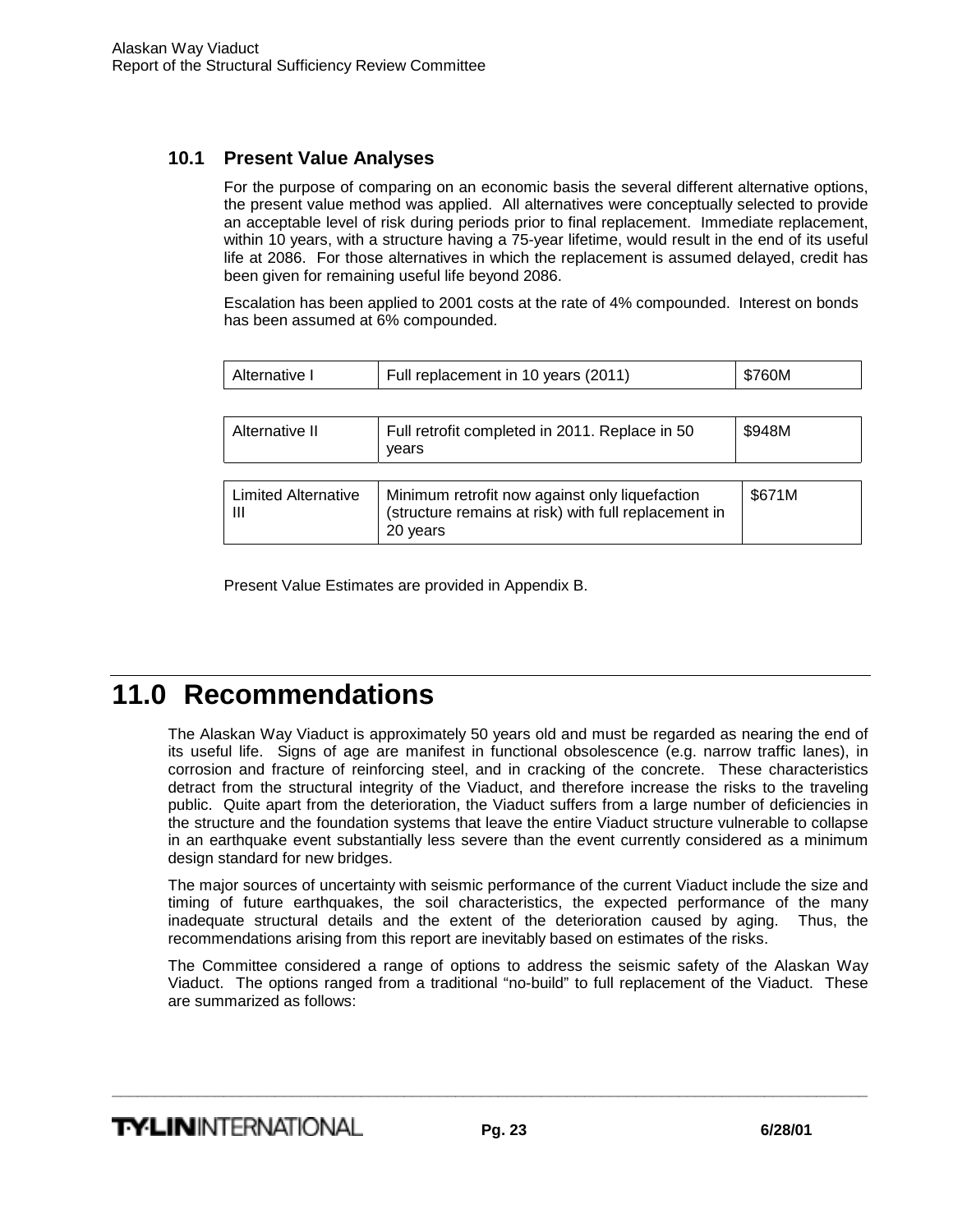| Item | Decision/Option                                                               | Near Term Risk                                                                                          | Long Term Risk                                                                                                          |
|------|-------------------------------------------------------------------------------|---------------------------------------------------------------------------------------------------------|-------------------------------------------------------------------------------------------------------------------------|
|      | Repair 97/100 only (return to pre-Same as current<br>Nisqually EQ condition)  |                                                                                                         | $Risk$ of exceedance =<br>$210$ yr event (1 in 5<br>chance of exceedance<br>in 50 years, even<br>without deterioration) |
| 2    | Replace as soon as financing,<br>planning and engineering can be<br>completed | 10 years to complete<br>(risk $\sim$ 1 in 20 chance of<br>exceedance in 10 years for<br>210 year event) | Replaced (standard risk<br>1 in 10 chance in 50<br>years)                                                               |
| 3    | Full retrofit to current standards                                            | 10 years to complete.<br>(Risk same as item 2)                                                          | Replace within 50<br>years.                                                                                             |

## **Options and Risks**

The standard for contemporary design is a 10% chance of exceedance in 50 years. This standard of risk was utilized to address time limits for all options, and also to rate the various options along with costs. The Committee limited inquiry to the double-decked mainline structures.

#### **The Committee recommendations are as follows:**

- 1. **The Alaskan Way Viaduct should be replaced in kind with a new structure as soon as possible**. This recommendation arises from evaluation of the risks and costs of each of the options considered.
- 2. The Committee does not recommend retrofitting the Viaduct as a long-term solution. The estimated costs of retrofit are similar to the estimated costs for replacement, and the Committee believes that replacement offers far greater value and reliability that comes with a completely new structure.
- 3. After repairs for deterioration and all damages incurred in the Nisqually earthquake, the Alaskan Way Viaduct may be operated at an elevated level of risk until replacement of the structure is completed within the recommended time frame. Control of operations must still be subject to the normal limitations for inspecting, maintaining and load rating of similar structures.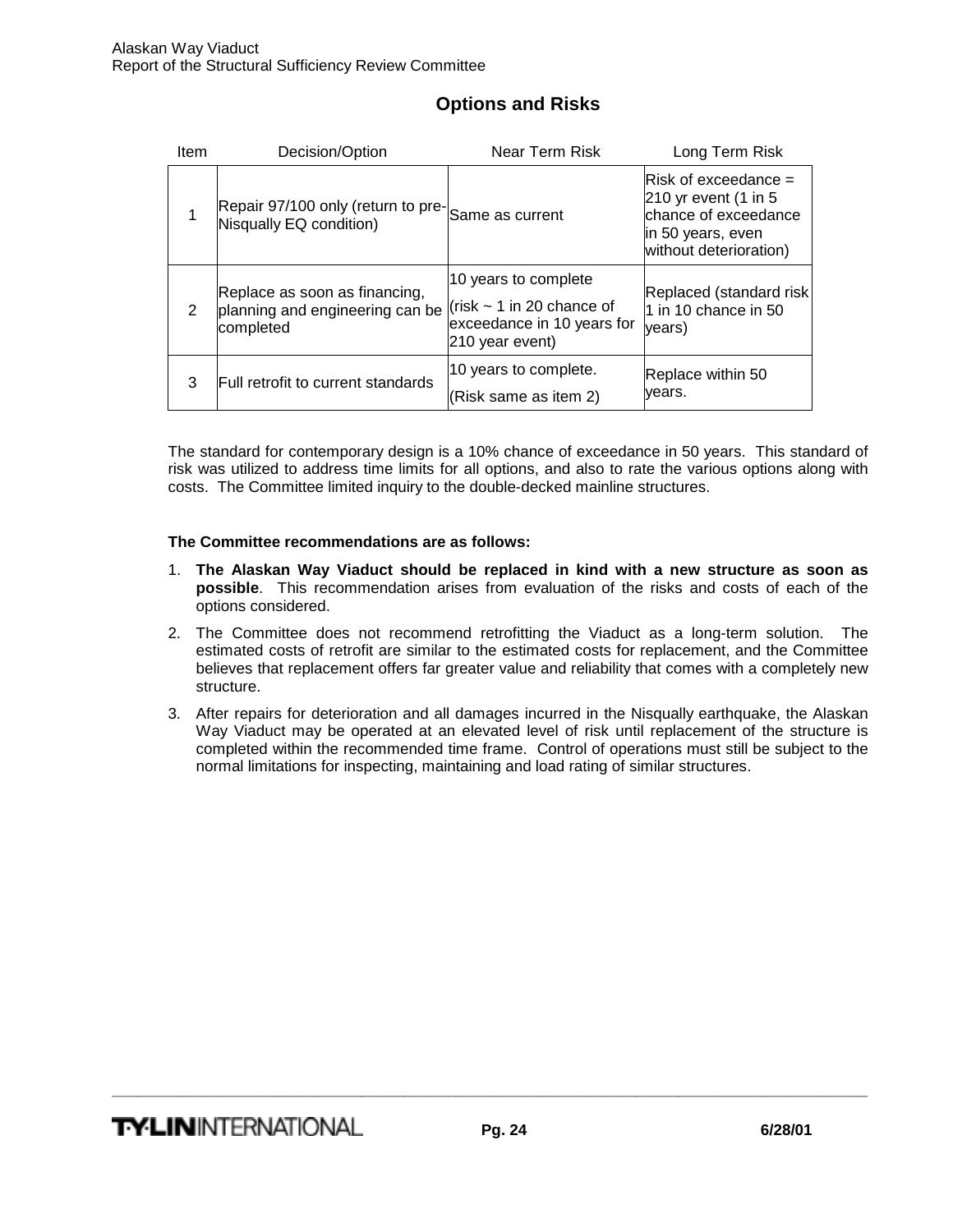# <span id="page-24-0"></span>**References**

- 1. Kramer, S; Sivaneswaran,N; Tucker, K; "Seismic Vulnerability of the Alaskan Way Viaduct Geotechnical Engineering Aspects," Report No. WA-RD 363.2, July, 1995
- 2. Eberhard, M; De la Colina, J; Ryter, S; "Seismic Vulnerability of the Alaskan Way Viaduct WSDOT Typical Unit," Report No. WA-RD 363.1, June, 1995
- 3. Eberhard, M; De la Colina, J; Knaebel, P; "Seismic Vulnerability of the Alaskan Way Viaduct SED Typical Unit," Report No. WA-RD 363.3, July, 1995
- 4. Kimmerling, R. E.; Kramer, S.; "Geotechnical Report Alaskan Way Viaduct Phase III Seismic Vulnerability Study," Report MS-2494,
- 5. Kolle, G. A.; "Alaskan Way Viaduct Phase III-B Preliminary Seismic Retrofit Plan and Cost Estimate," July 23, 1996
- 6. T. Y. Lin International; "Damage Rating Analysis of Bents 97-100 of the Alaskan Way Viaduct," May 24, 2001
- 7. Housner, G.; "Competing Against Time Report to Governor George Deukmejian on the Loma Prieta Earthquake," May, 1990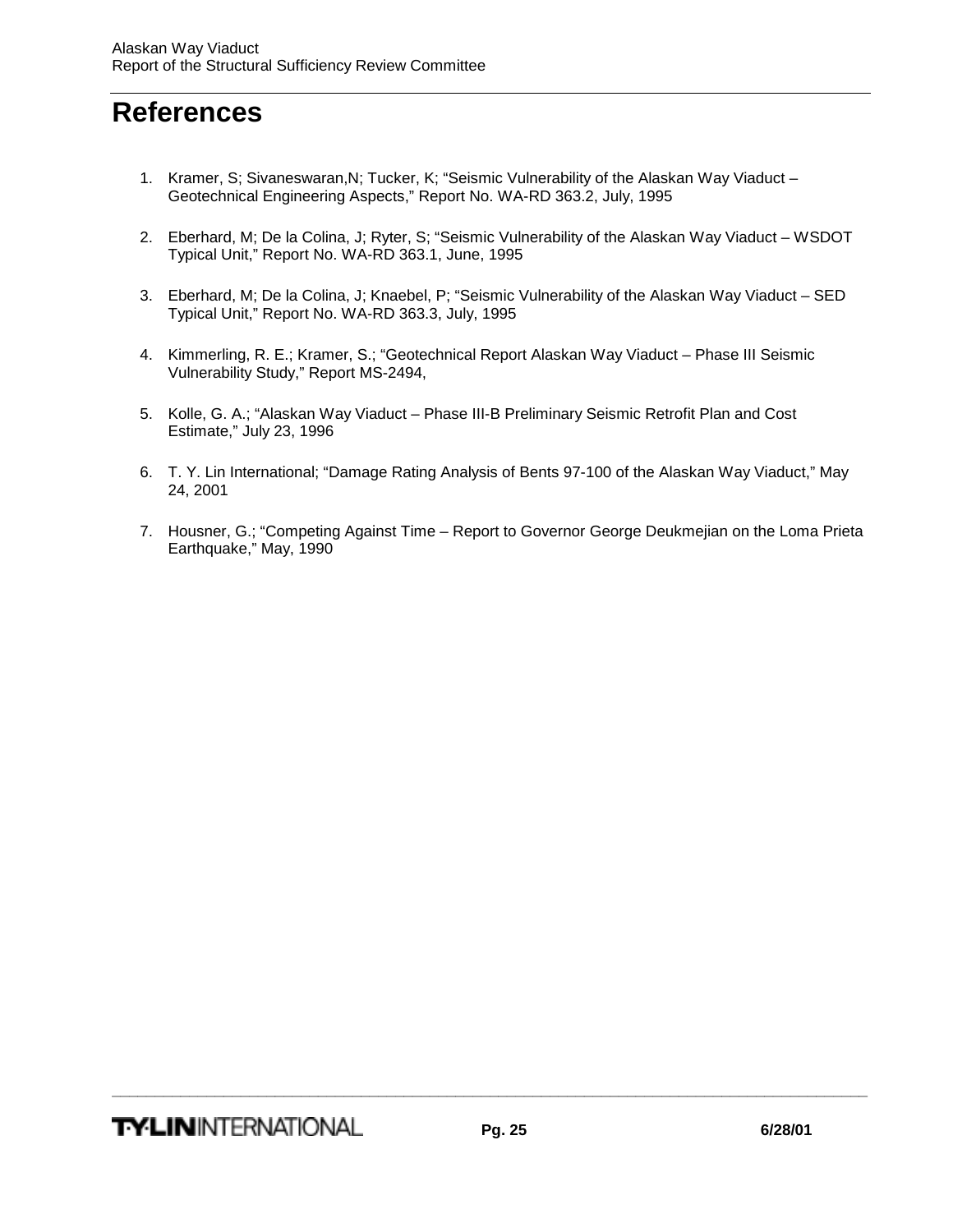# <span id="page-25-0"></span>**Appendix A**

## **Estimated costs of Component Elements**

## **2001 Basic Cost**

| A. Replacement cost                         |      |             |
|---------------------------------------------|------|-------------|
| 1,200,000 sq ft @ \$250.00/sq ft            |      | 300M        |
| <b>Traffic control</b>                      |      | 30M         |
| <b>Temporary Bypass</b>                     |      |             |
| Build 1/4 at a time, 3 lanes, 2 decks       |      |             |
| Initial Section 240,000 sf @ \$150          |      | 36M         |
| Remove and replace 720,000 sf @ \$70        |      | 50M         |
| Transitions $-6$ @ 3M each                  |      | 18M         |
| <b>Subtotal</b>                             |      | 464M        |
|                                             |      |             |
| Utility relocation                          |      | 40M         |
| 50% Region Costs                            |      | 252M        |
| Contingencies 15%                           |      | 114M        |
| <b>Project Cost in 2001</b>                 |      | <b>870M</b> |
|                                             |      |             |
| Comparison with WSDOT 1996 estimate         |      | 530M        |
| Escalation 1996-2001 @ 4% - 1.22            |      | 116M        |
| Bypass structure                            | 104M |             |
| Utility relocation on bypass                | 20M  |             |
| Region costs on bypass and utilities        | 62M  |             |
| Contingencies on bypass and utilities @ 25% | 47M  |             |
| Subtotal                                    | 233M | 233M        |
| <b>Previous WSDOT Project Cost in 2001</b>  |      | 879M        |

## **THEREFORE USED ROUNDED COST OF \$870M IN 2001**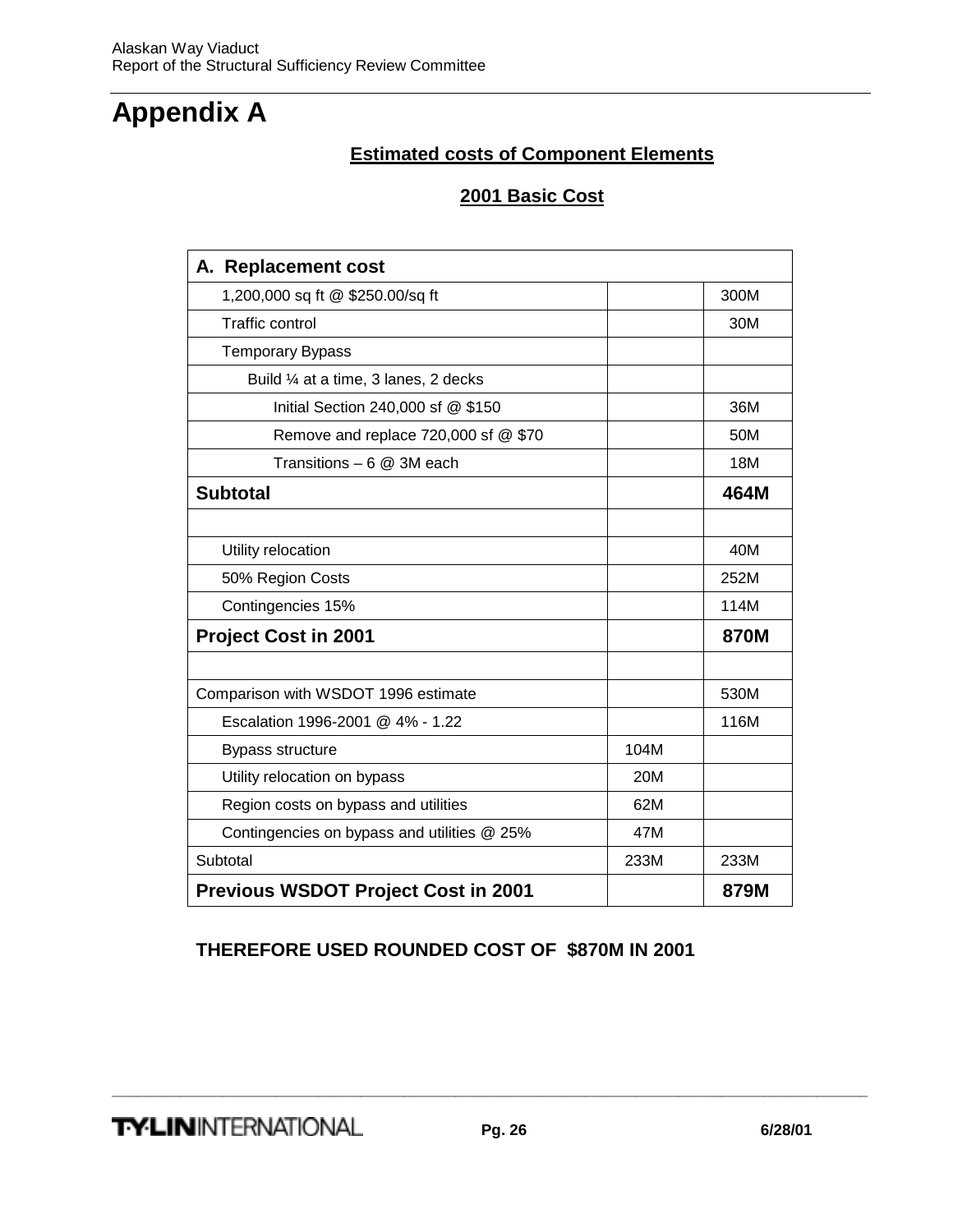# **Appendix A - continue**

| <b>B.</b> Full retrofit of existing structure           |      |  |  |
|---------------------------------------------------------|------|--|--|
| I-280/101 interchange in California 1993 costs \$210/sf |      |  |  |
| Escalation @ 4% from 1993-1.37, Add 37% - \$77/sf       |      |  |  |
| Apply to Alaskan Way Viaduct - \$287.00/sf              | 344M |  |  |
| <b>Utilities</b>                                        | 40M  |  |  |
| Region cost @ 50%                                       | 192M |  |  |
| Contingencies @ 25%                                     | 144M |  |  |
| <b>Project Cost in 2001</b>                             |      |  |  |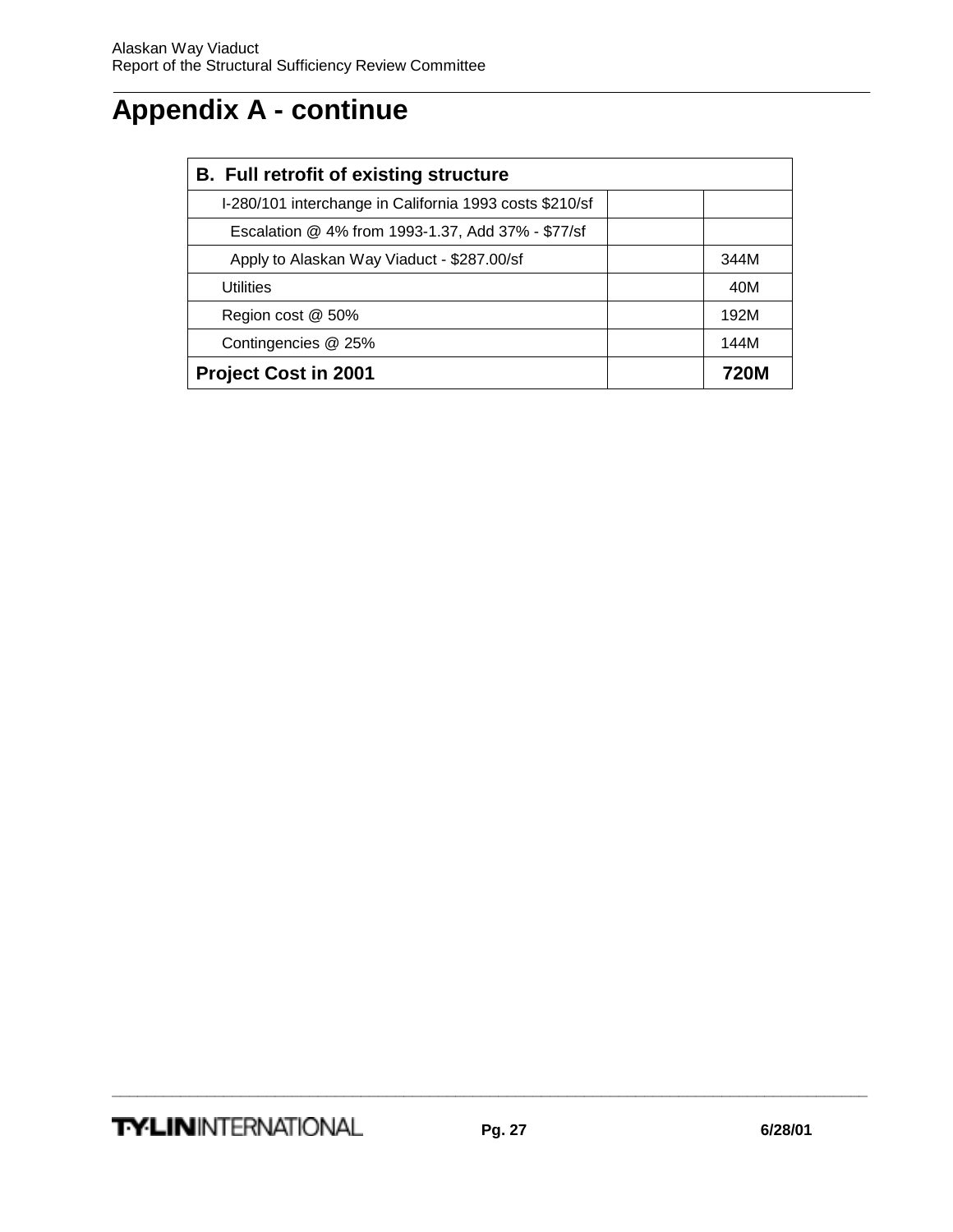# **Appendix A - continue**

| C. Retrofit against liquefaction sta 66+50 to 89+50 and sta 81+50 to<br>89+50; 26 bents, 52 footings  |         |     |  |  |
|-------------------------------------------------------------------------------------------------------|---------|-----|--|--|
| Cost per footing                                                                                      |         |     |  |  |
| Break out pavement 2,500 sf $@$ \$5.00/sf                                                             | 12,500  |     |  |  |
| Sheet piles to-15 Reuse 4 times, 62,500/4 @ \$0.70                                                    | 10,000  |     |  |  |
| Drive 60 piles (3d). Remove 60 (2d). Total 5d @ \$5,000                                               | 25,000  |     |  |  |
| Excavate to -3. 1,300 cy @ \$15.00.                                                                   | 19,500  |     |  |  |
| Furnish 12 tubular steel pikes 20" dia x 1" thick walls Avg<br>length 55'. 200#/ft. 132,000# @ \$0.70 | 92,000  |     |  |  |
| Drive piles to till. Splicing 3d @ \$15,000                                                           | 45,000  |     |  |  |
| Drill 15' sockets in till, place rebar cage, concrete 4d @<br>\$15,000                                | 60,000  |     |  |  |
| Concrete in piles 60cy @ \$100                                                                        | 6,000   |     |  |  |
| Rebar in piles at top 24,000# @ \$0.60                                                                | 14,400  |     |  |  |
| Prestressing bars 6,000# @ \$2.00                                                                     | 12,000  |     |  |  |
| Drill through pedestal 160' @ \$30                                                                    | 5,000   |     |  |  |
| Install, stress, grout 32 bars @ \$200                                                                | 6,400   |     |  |  |
| Reinf. Steel in beans and 2' cap over footing 30,000# @ \$0.70                                        | 21,000  |     |  |  |
| Concrete in beams and cap 110sf @ \$150                                                               | 16,500  |     |  |  |
| <b>Backfill</b>                                                                                       | 8,000   |     |  |  |
| Paving                                                                                                | 4,000   |     |  |  |
| <b>Total Direct Cost</b>                                                                              | 358,000 |     |  |  |
| Contractor's profit @ 25%                                                                             | 90,000  |     |  |  |
| Subtotal                                                                                              | 448,000 |     |  |  |
| <b>Utilities</b>                                                                                      | 25,000  |     |  |  |
| Round to                                                                                              | 480,000 |     |  |  |
| Region costs @ 50%                                                                                    | 240,000 |     |  |  |
| Contingencies @ 25%                                                                                   | 180,000 |     |  |  |
| 2001 Project Cost                                                                                     | 900,000 |     |  |  |
| <b>Utilities</b>                                                                                      |         | 17M |  |  |
| 52 footings @ \$900,000-Round to                                                                      |         | 64M |  |  |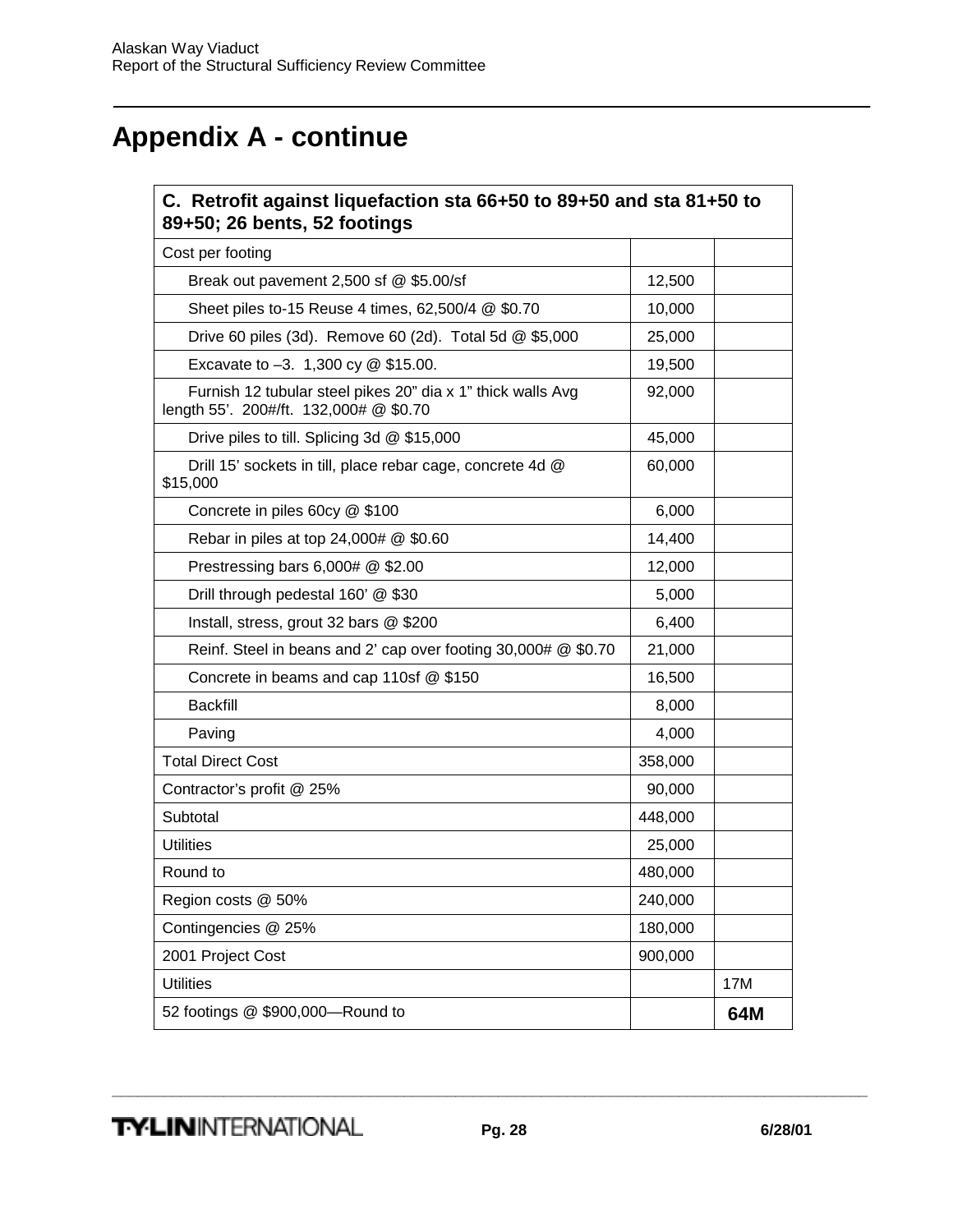# <span id="page-28-0"></span>**Appendix B**

## **Present Value Analyses**

| Alternate I. Full replacement completed in 10 years (2011) |        |      |  |
|------------------------------------------------------------|--------|------|--|
| Start of construction $-2005$                              |        |      |  |
| Median year for expenditure of funds $-2008$               |        |      |  |
| Project Cost, 2001                                         | 870M   |      |  |
| Escalated project cost to 2008 (multiplied by 1.32)        | 1.148M |      |  |
| Present Value in 2001 (divided by 1.5)                     |        | 760M |  |

| Alternate II. Full retrofit to today's standards (2001), replacement<br>in 50 years (see Fig 6).                                                                                                                               |         |       |  |  |
|--------------------------------------------------------------------------------------------------------------------------------------------------------------------------------------------------------------------------------|---------|-------|--|--|
| Assume completion in 10 years - 2001                                                                                                                                                                                           |         |       |  |  |
| Start of retrofit - 2007                                                                                                                                                                                                       |         |       |  |  |
| Median year of expenditure of funds - 2009                                                                                                                                                                                     |         |       |  |  |
| Project cost 2001                                                                                                                                                                                                              | 720M    |       |  |  |
| Escalated project cost to 2009 (multiplied by 1.37)                                                                                                                                                                            | 986M    |       |  |  |
| Present Value in 2001 (divided by 1.5)                                                                                                                                                                                         |         | 658M  |  |  |
| Replacement in 50 years - 2051                                                                                                                                                                                                 |         |       |  |  |
| Median year for expenditure of funds – 2049                                                                                                                                                                                    |         |       |  |  |
| Project Cost, 2001                                                                                                                                                                                                             | 870M    |       |  |  |
| Escalated project cost to 2049 (multiplied by 6.54)                                                                                                                                                                            | 5,690M  |       |  |  |
| Present value in 2001 (divided by 14.9)                                                                                                                                                                                        |         | 382M  |  |  |
| Present value in 2001 for retrofit and replacement in 50<br>years                                                                                                                                                              |         | 1040M |  |  |
| However, in 2086, structure will still have a useful life of 40<br>years. Remaining value can be computed on a straight-<br>line depreciation basis --\$870M $\times$ 40/75 = \$464M<br>escalated to 2086 - (multiplied by 28) | 12,992M |       |  |  |
| Present value (2001) - (divided by 141)                                                                                                                                                                                        |         | (92M) |  |  |
| Net present value of Alternate III                                                                                                                                                                                             |         | 948M  |  |  |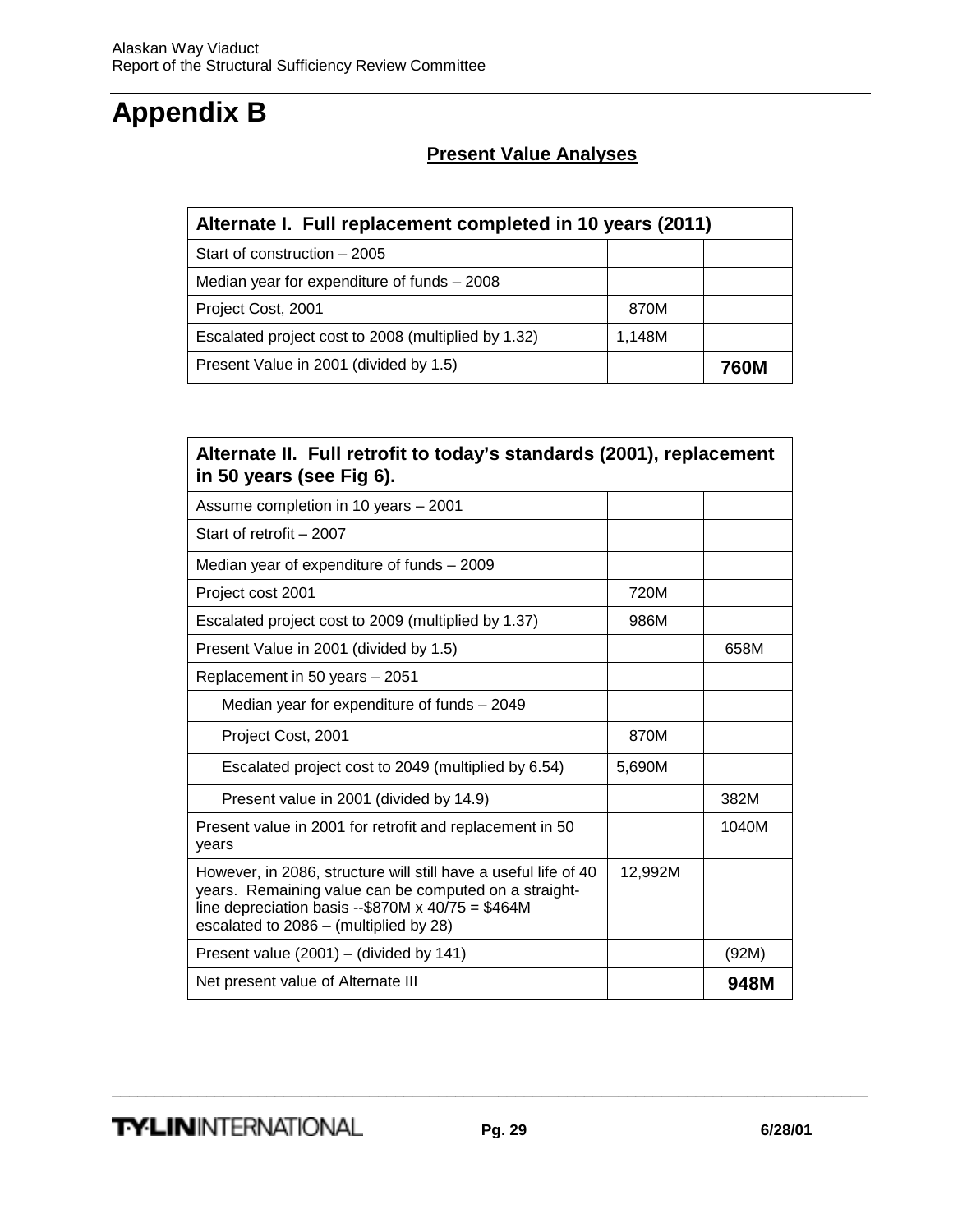# **Appendix B – continue**

| Alternate III. Immediate minimum foundation retrofit against<br>liquefaction; replacement in 20 years.                                                                                                    |        |       |  |
|-----------------------------------------------------------------------------------------------------------------------------------------------------------------------------------------------------------|--------|-------|--|
|                                                                                                                                                                                                           |        |       |  |
| Retrofit against liquefaction, 2001 Project Cost                                                                                                                                                          |        | 64M   |  |
| Replacement in 20 years - 2021                                                                                                                                                                            |        |       |  |
| Start of construction – 2015                                                                                                                                                                              |        |       |  |
| Median year for expenditure of funds – 2018                                                                                                                                                               |        |       |  |
| Project Cost, 2001                                                                                                                                                                                        | 870M   |       |  |
| Escalated project cost to 2018 (multiplied by 1.95)                                                                                                                                                       | 1,695M |       |  |
| Present value in 2001                                                                                                                                                                                     |        | 630M  |  |
| Present value in 2001 for retrofit and replacement in 20<br>years                                                                                                                                         |        | 694M  |  |
| However, in 2086, structure will still have a useful life of 10<br>years. Remaining value can be computed on a straight-<br>line depreciation basis $-$ \$870M x 10/75 = \$116M,<br>escalated to $2086 -$ | 4,812M |       |  |
|                                                                                                                                                                                                           | 3,248M |       |  |
| Present value $(2001)$ – (divided by 141)                                                                                                                                                                 |        | (23M) |  |
| Net present value of Alternate II                                                                                                                                                                         |        | 671M  |  |
|                                                                                                                                                                                                           |        |       |  |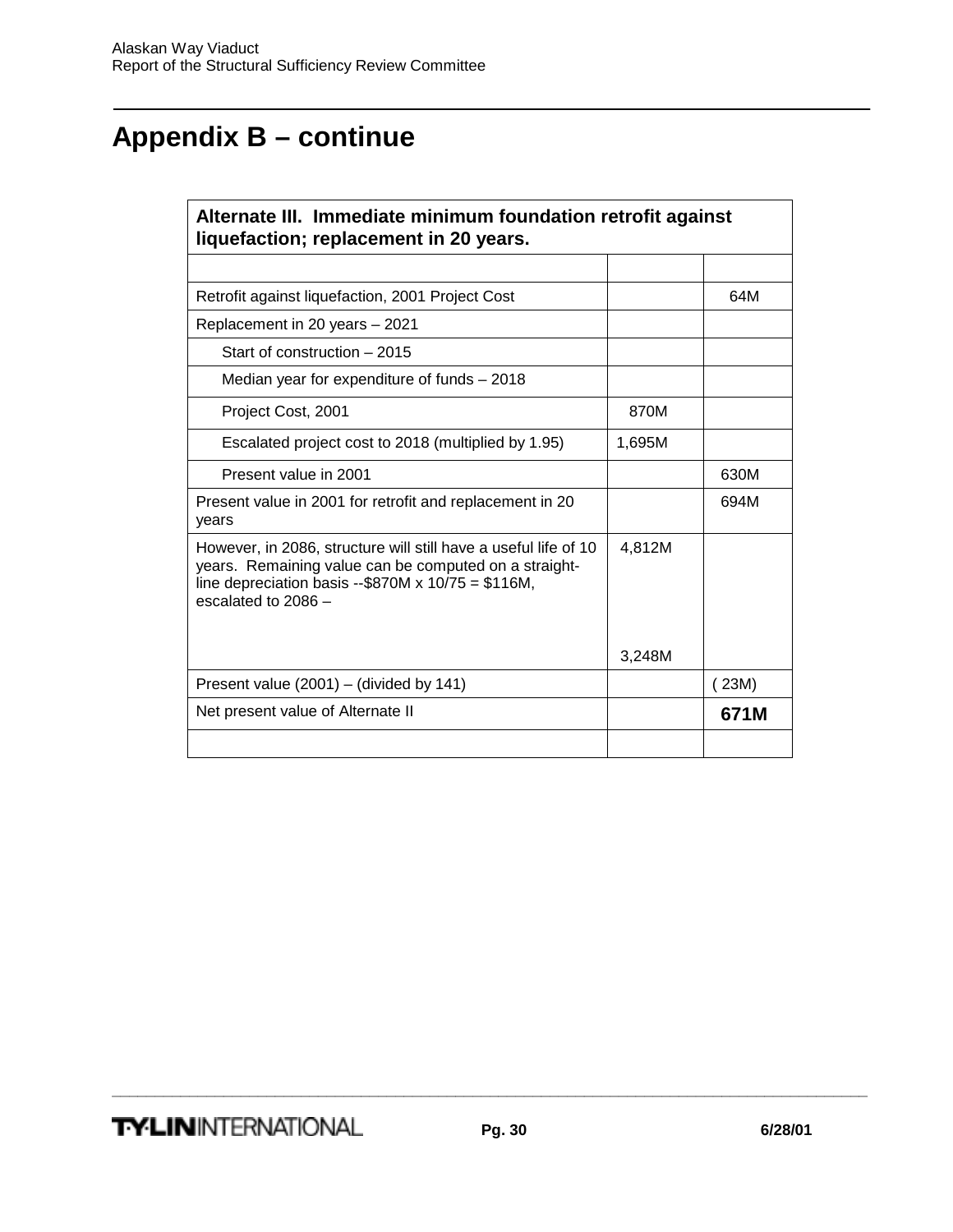# <span id="page-30-0"></span>**Appendix C – Sample Viaduct Drawings**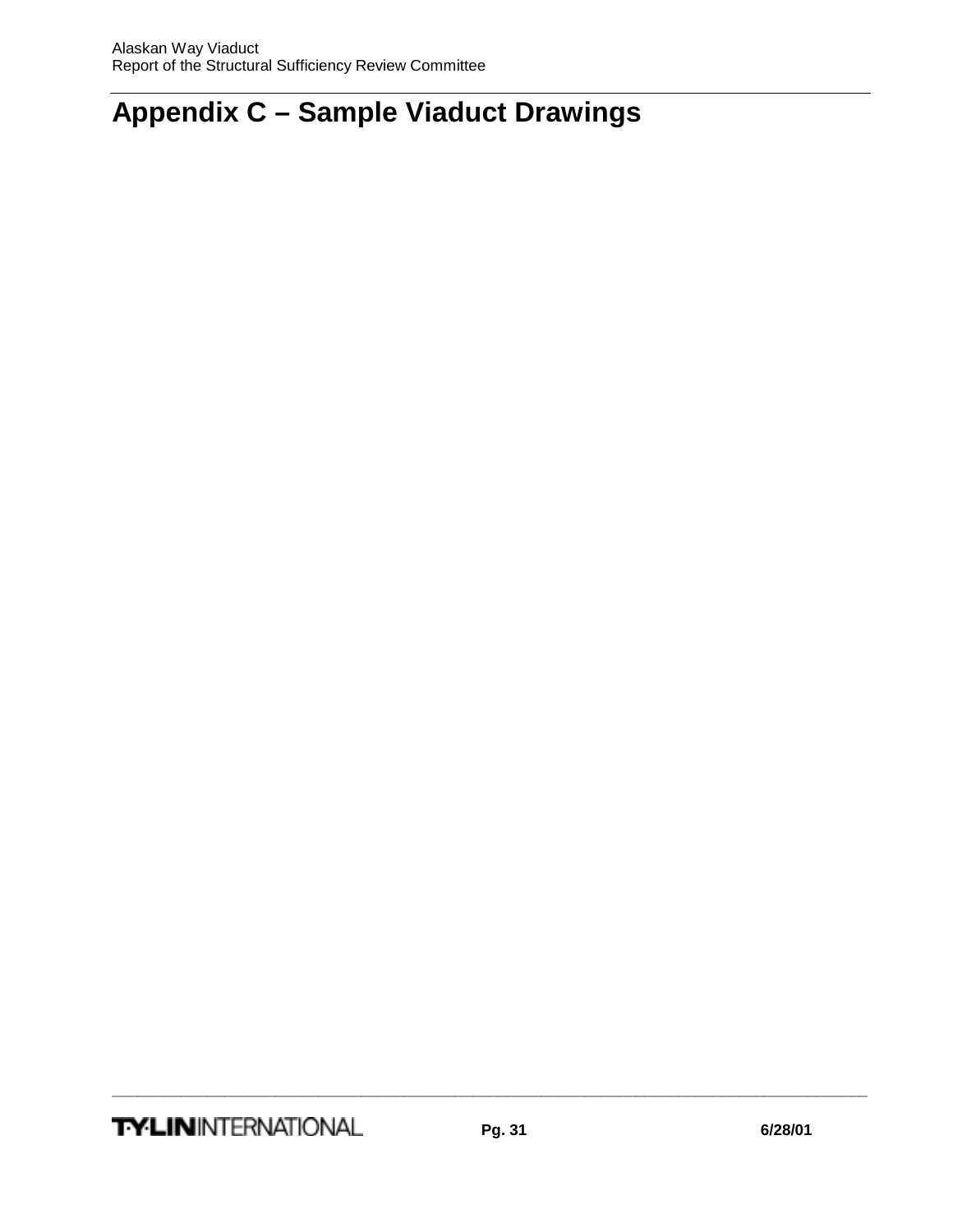<span id="page-31-0"></span>

**TYLIN**INTERNATIONAL Pg. 32 6/28/01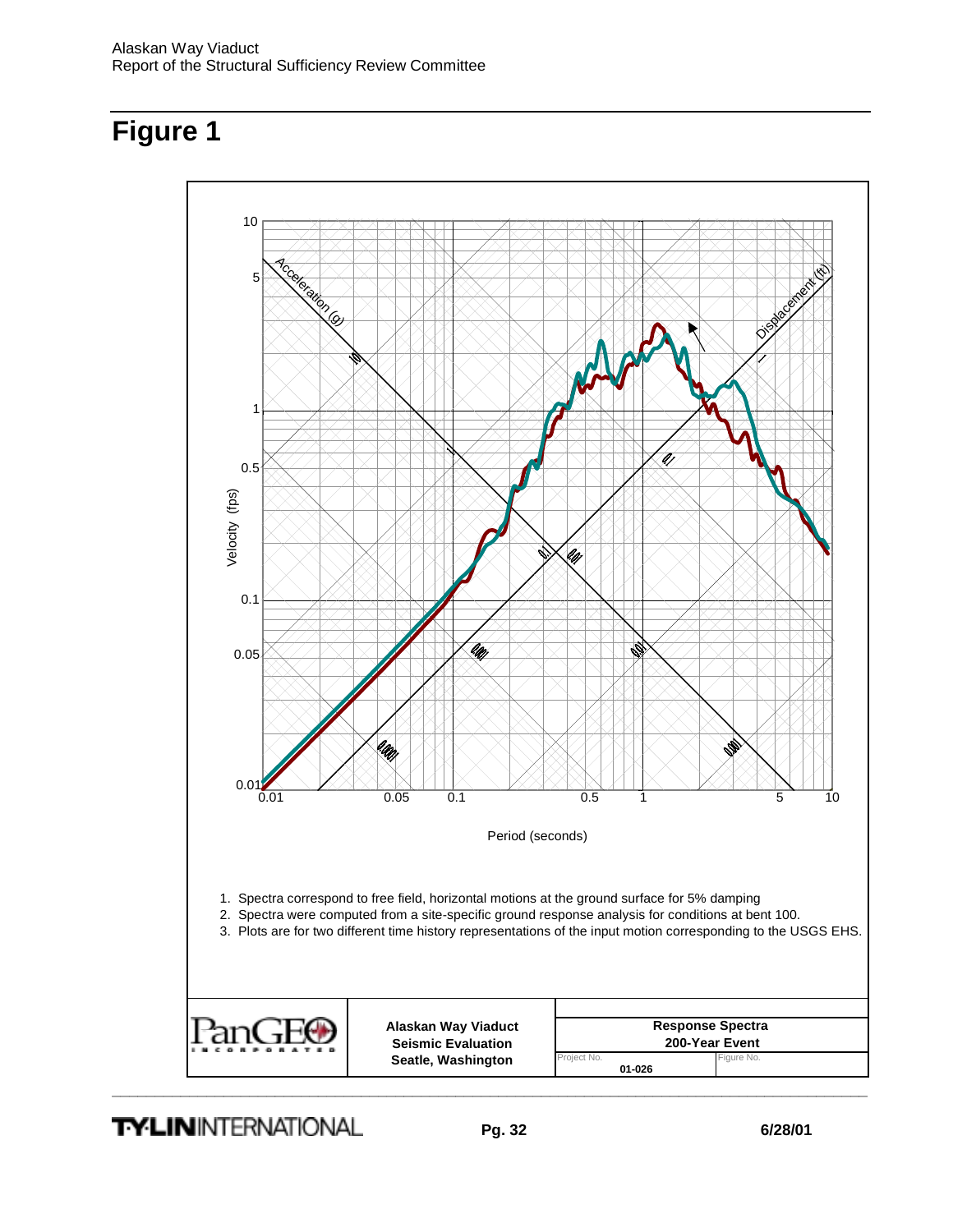<span id="page-32-0"></span>

# **TYLIN**INTERNATIONAL **Pg. 33** 6/28/01

**\_\_\_\_\_\_\_\_\_\_\_\_\_\_\_\_\_\_\_\_\_\_\_\_\_\_\_\_\_\_\_\_\_\_\_\_\_\_\_\_\_\_\_\_\_\_\_\_\_\_\_\_\_\_\_\_\_\_\_\_\_\_\_\_\_\_\_\_\_\_\_\_\_\_\_\_\_\_\_\_\_\_\_\_\_\_\_\_** 

1000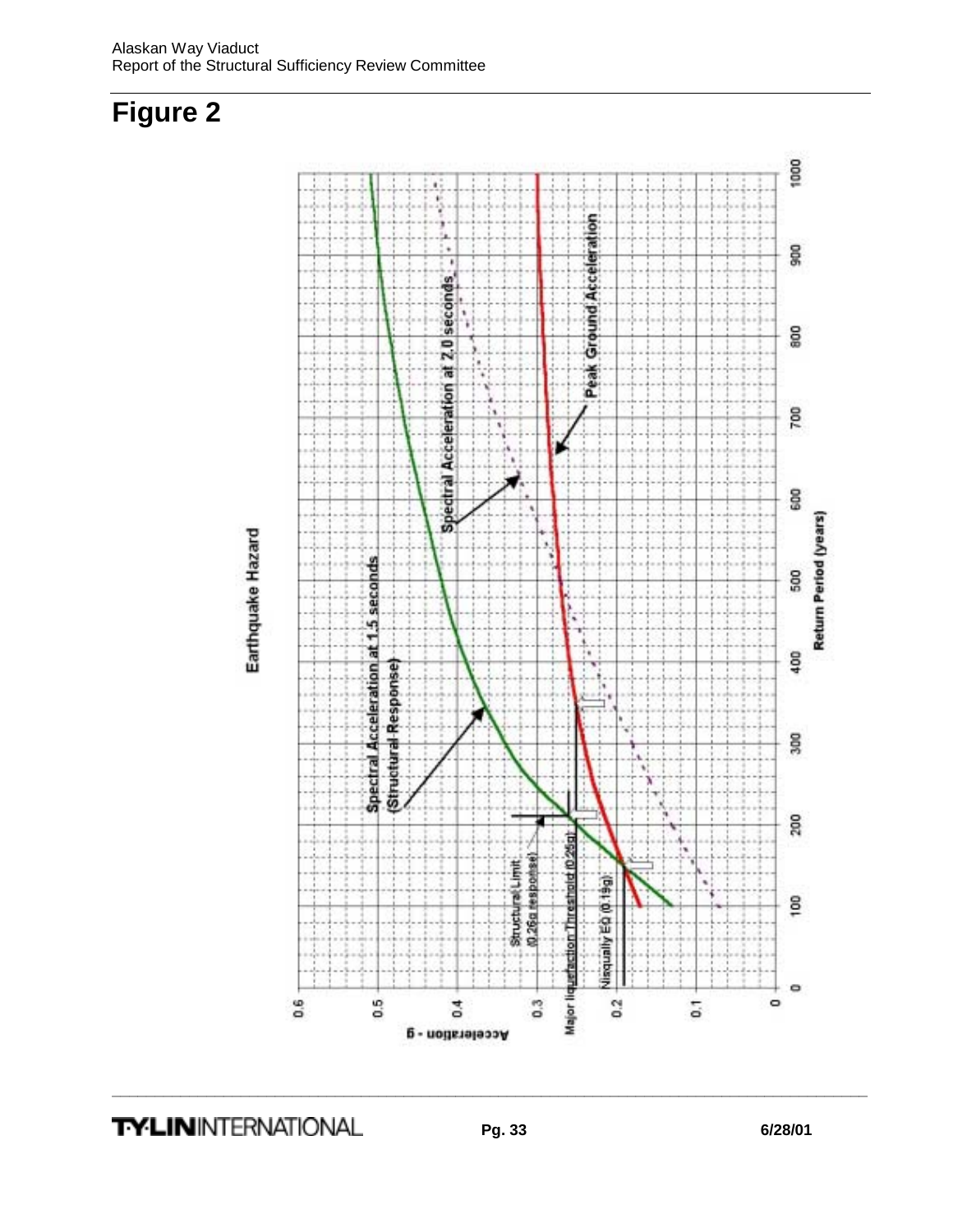<span id="page-33-0"></span>

**TYLIN**INTERNATIONAL **Pg. 34** 6/28/01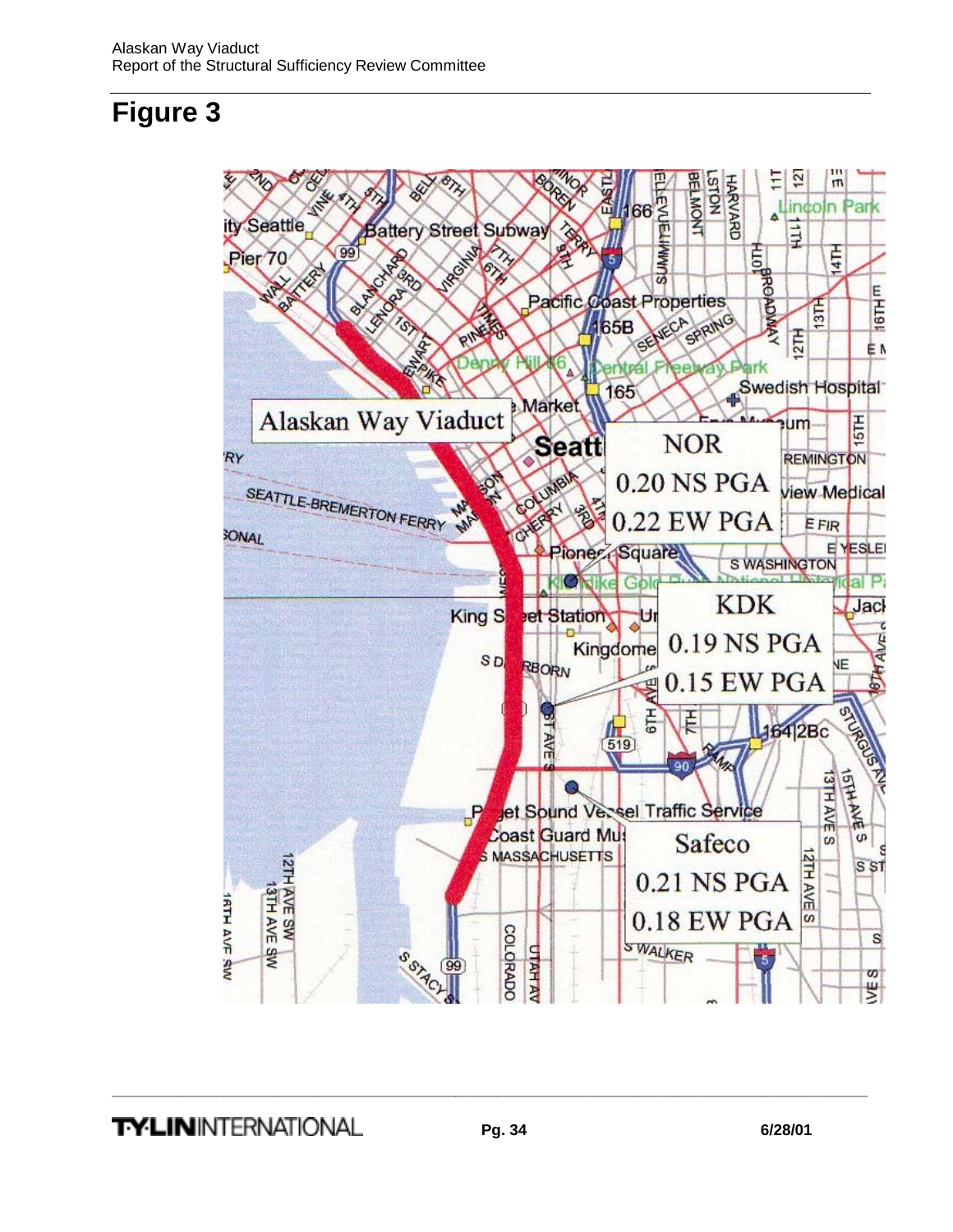<span id="page-34-0"></span>

**TYLIN**INTERNATIONAL **Pg. 35** 6/28/01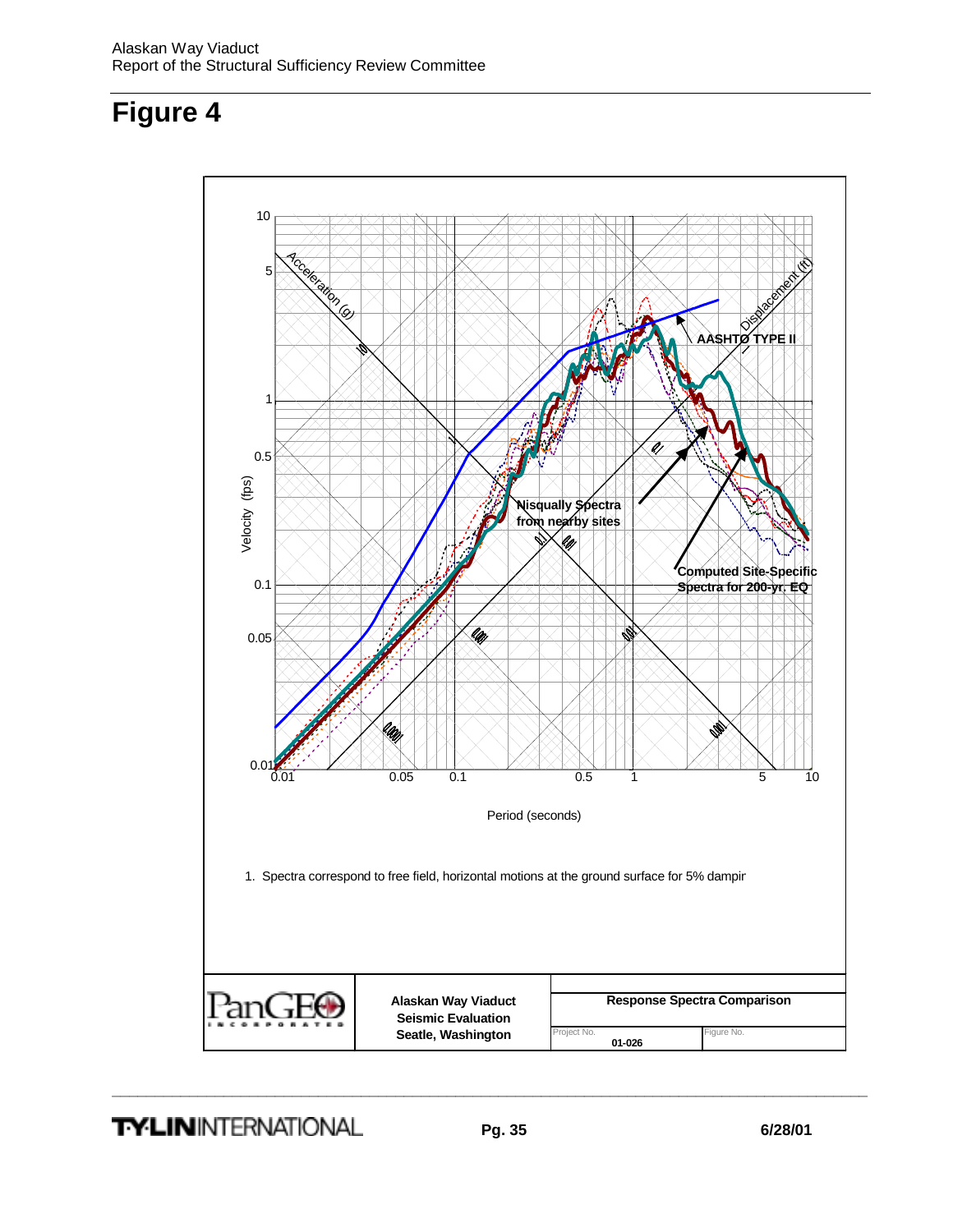<span id="page-35-0"></span>